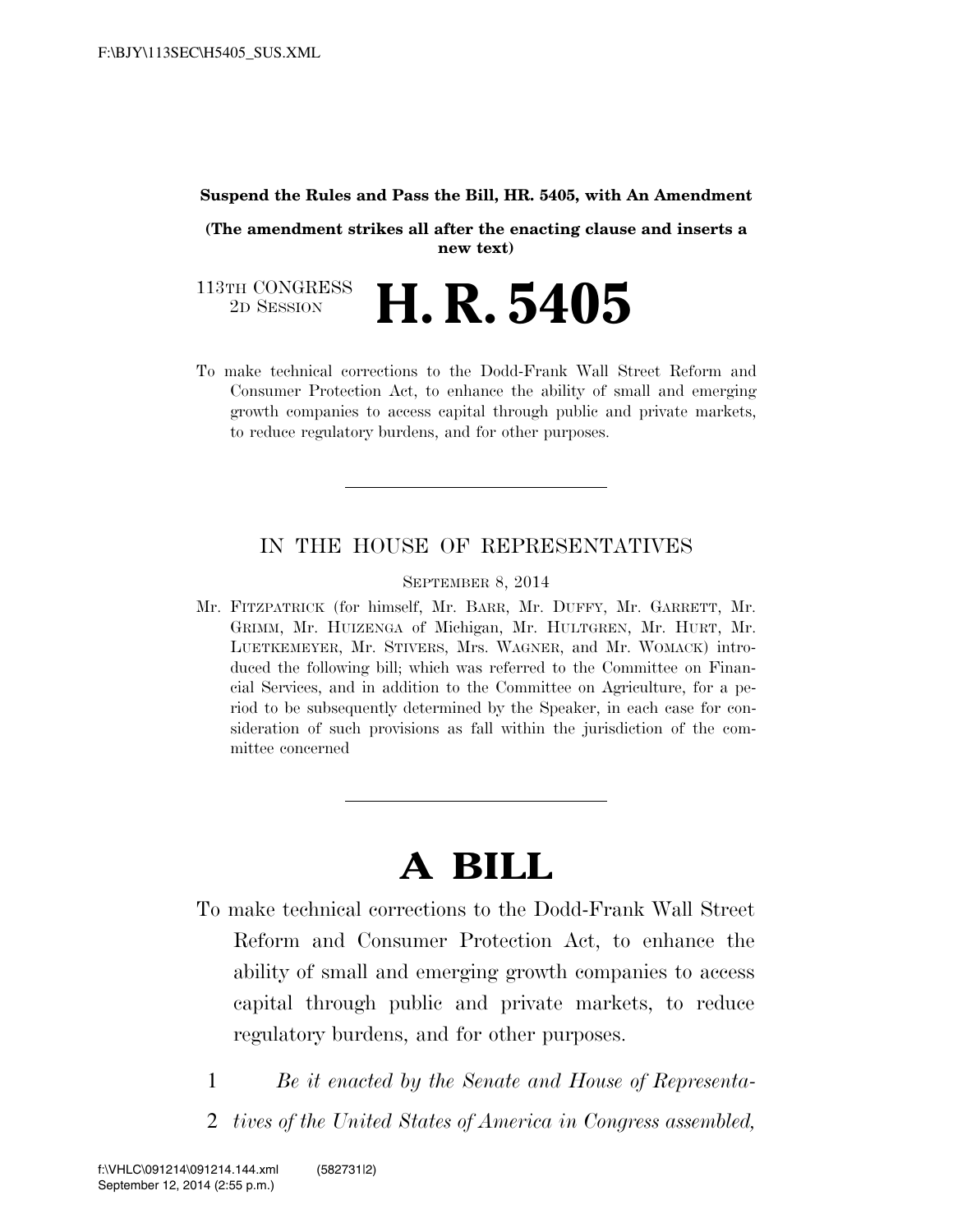## 1 **SECTION 1. SHORT TITLE.**

2 This Act may be cited as the ''Promoting Job Cre-

3 ation and Reducing Small Business Burdens Act''.

### 4 **SEC. 2. TABLE OF CONTENTS.**

### 5 The table of contents for this Act is as follows:

Sec. 1. Short title.

Sec. 2. Table of contents.

### TITLE I—BUSINESS RISK MITIGATION AND PRICE STABILIZATION **ACT**

Sec. 101. Margin requirements.

Sec. 102. Implementation.

### TITLE II—TREATMENT OF AFFILIATE TRANSACTIONS

Sec. 201. Treatment of affiliate transactions.

### TITLE III—HOLDING COMPANY REGISTRATION THRESHOLD EQUALIZATION ACT

Sec. 301. Registration threshold for savings and loan holding companies.

#### TITLE IV—SMALL BUSINESS MERGERS, ACQUISITIONS, SALES, AND BROKERAGE SIMPLIFICATION ACT

Sec. 401. Registration exemption for merger and acquisition brokers. Sec. 402. Effective date.

#### TITLE V—SMALL CAP LIQUIDITY REFORM ACT

Sec. 501. Liquidity pilot program for securities of certain emerging growth companies.

#### TITLE VI—IMPROVING ACCESS TO CAPITAL FOR EMERGING GROWTH COMPANIES ACT

- Sec. 601. Filing requirement for public filing prior to public offering.
- Sec. 602. Grace period for change of status of emerging growth companies.
- Sec. 603. Simplified disclosure requirements for emerging growth companies.

#### TITLE VII—SMALL COMPANY DISCLOSURE SIMPLIFICATION ACT

- Sec. 701. Exemption from XBRL requirements for emerging growth companies and other smaller companies.
- Sec. 702. Analysis by the SEC.
- Sec. 703. Report to Congress.
- Sec. 704. Definitions.

#### TITLE VIII—RESTORING PROVEN FINANCING FOR AMERICAN EMPLOYERS ACT

Sec. 801. Rules of construction relating to collateralized loan obligations.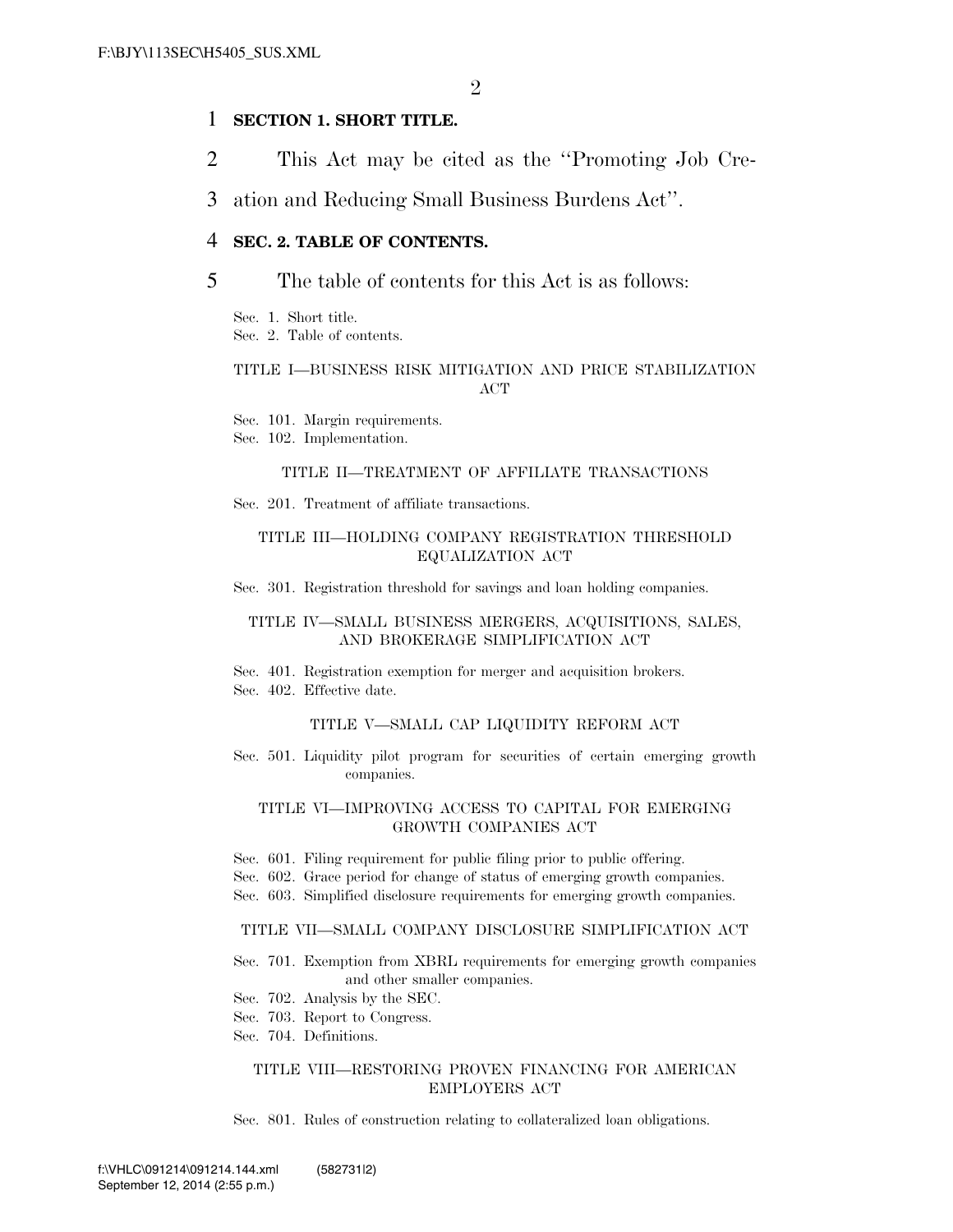#### TITLE IX—SBIC ADVISERS RELIEF ACT

Sec. 901. Advisers of SBICs and venture capital funds.

- Sec. 902. Advisers of SBICs and private funds.
- Sec. 903. Relationship to State law.

### TITLE X—DISCLOSURE MODERNIZATION AND SIMPLIFICATION ACT

- Sec. 1001. Summary page for form 10–K.
- Sec. 1002. Improvement of regulation S–K.
- Sec. 1003. Study on modernization and simplification of regulation S–K.

TITLE XI—ENCOURAGING EMPLOYEE OWNERSHIP ACT

Sec. 1101. Increased threshold for disclosures relating to compensatory benefit plans.

## 1 **TITLE I—BUSINESS RISK MITI-**2 **GATION AND PRICE STA-**3 **BILIZATION ACT**

### 4 **SEC. 101. MARGIN REQUIREMENTS.**

 (a) COMMODITY EXCHANGE ACT AMENDMENT.— Section 4s(e) of the Commodity Exchange Act (7 U.S.C. 6s(e)), as added by section 731 of the Dodd-Frank Wall Street Reform and Consumer Protection Act, is amended by adding at the end the following new paragraph:

 $((4)$  APPLICABILITY WITH RESPECT TO COUNTERPARTIES.—The requirements of paragraphs  $(2)(A)(ii)$  and  $(2)(B)(ii)$ , including the initial and variation margin requirements imposed by rules 14 adopted pursuant to paragraphs  $(2)(A)(ii)$  and (2)(B)(ii), shall not apply to a swap in which a counterparty qualifies for an exception under section  $17 \qquad 2(h)(7)(A)$ , or an exemption issued under section  $4(c)(1)$  from the requirements of section  $2(h)(1)(A)$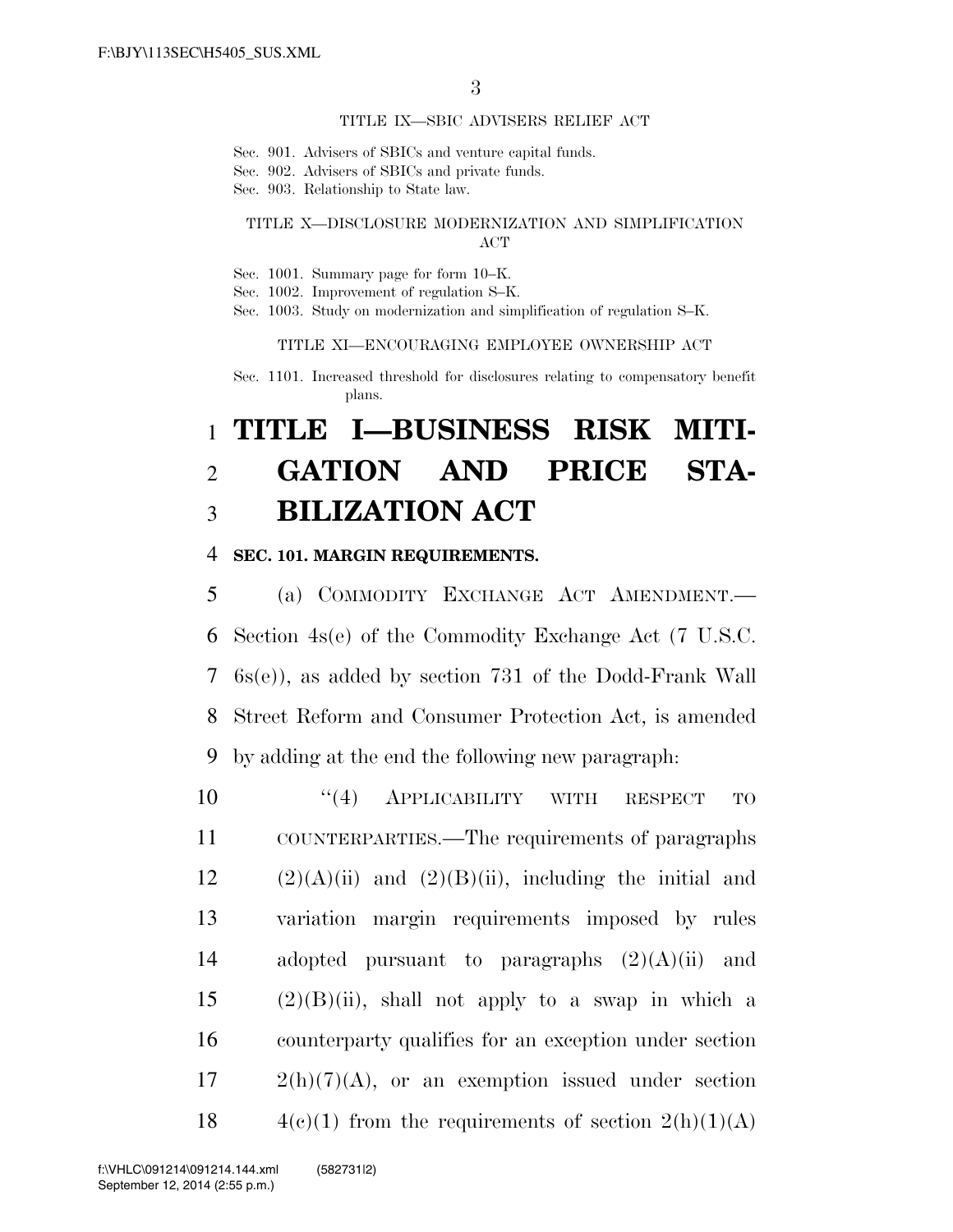for cooperative entities as defined in such exemption, 2 or satisfies the criteria in section  $2(h)(7)(D)$ .". (b) SECURITIES EXCHANGE ACT AMENDMENT.— Section 15F(e) of the Securities Exchange Act of 1934 5 (15 U.S.C. 78 $o-10(e)$ ), as added by section 764(a) of the Dodd-Frank Wall Street Reform and Consumer Protec-tion Act, is amended by adding at the end the following

new paragraph:

9 "(4) APPLICABILITY WITH RESPECT TO COUNTERPARTIES.—The requirements of paragraphs 11  $(2)(A)(ii)$  and  $(2)(B)(ii)$  shall not apply to a secu- rity-based swap in which a counterparty qualifies for 13 an exception under section  $3C(g)(1)$  or satisfies the 14 criteria in section  $3C(g)(4)$ .".

## **SEC. 102. IMPLEMENTATION.**

 The amendments made by this title to the Commodity Exchange Act shall be implemented—

(1) without regard to—

 (A) chapter 35 of title 44, United States Code; and

 (B) the notice and comment provisions of section 553 of title 5, United States Code; (2) through the promulgation of an interim

 final rule, pursuant to which public comment will be sought before a final rule is issued; and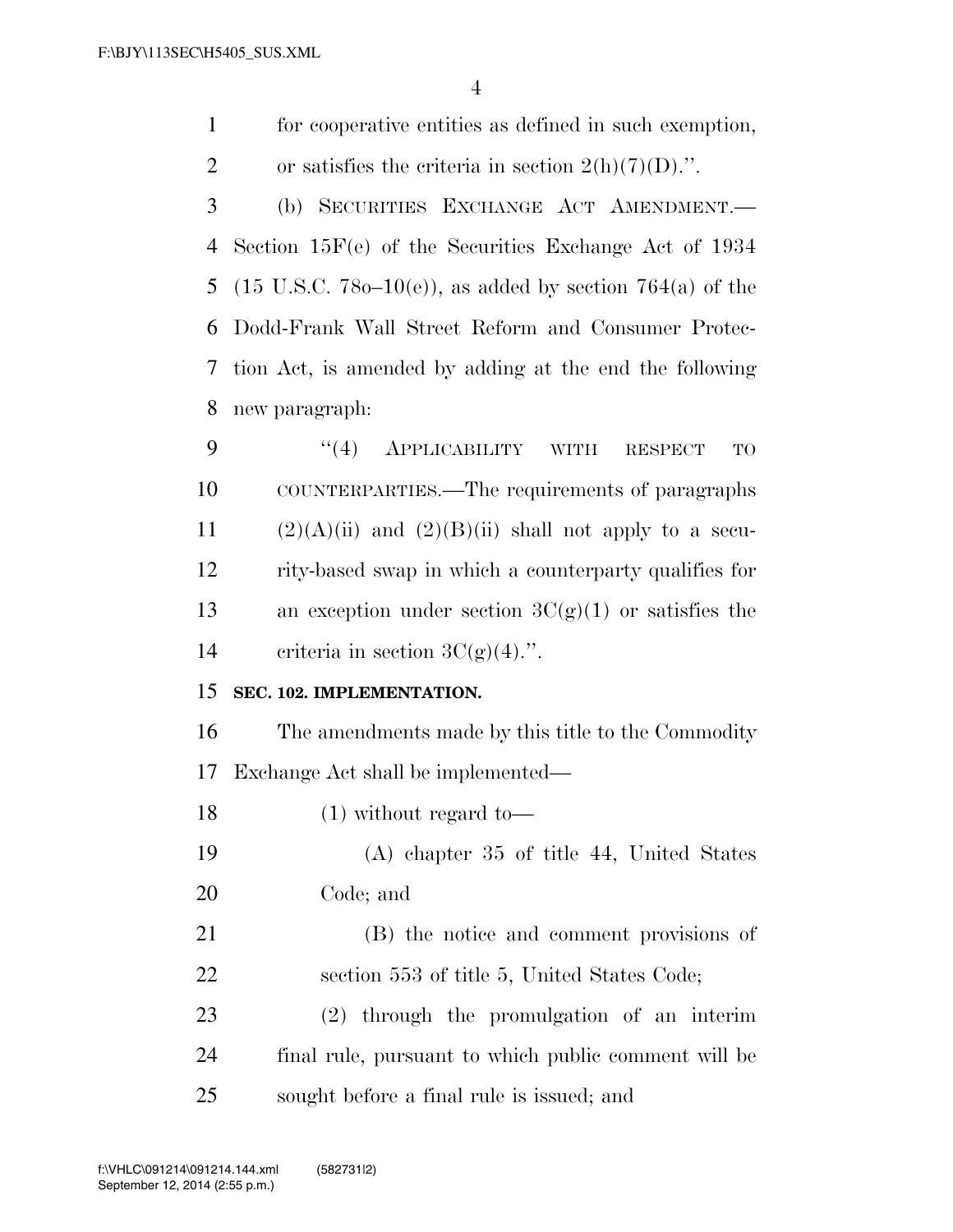(3) such that paragraph (1) shall apply solely to changes to rules and regulations, or proposed rules and regulations, that are limited to and di-rectly a consequence of such amendments.

## **TITLE II—TREATMENT OF AFFILIATE TRANSACTIONS**

# **SEC. 201. TREATMENT OF AFFILIATE TRANSACTIONS.**

(a) IN GENERAL.—

 (1) COMMODITY EXCHANGE ACT AMEND-10 MENT.—Section  $2(h)(7)(D)(i)$  of the Commodity Ex-11 change Act (7 U.S.C.  $2(h)(7)(D)(i)$ ) is amended to read as follows:

 ''(i) IN GENERAL.—An affiliate of a person that qualifies for an exception under subparagraph (A) (including affiliate entities predominantly engaged in pro- viding financing for the purchase of the merchandise or manufactured goods of the person) may qualify for the exception only if the affiliate enters into the swap to hedge or mitigate the commercial risk of 22 the person or other affiliate of the person 23 that is not a financial entity, provided that if the transfer of commercial risk is ad-dressed by entering into a swap with a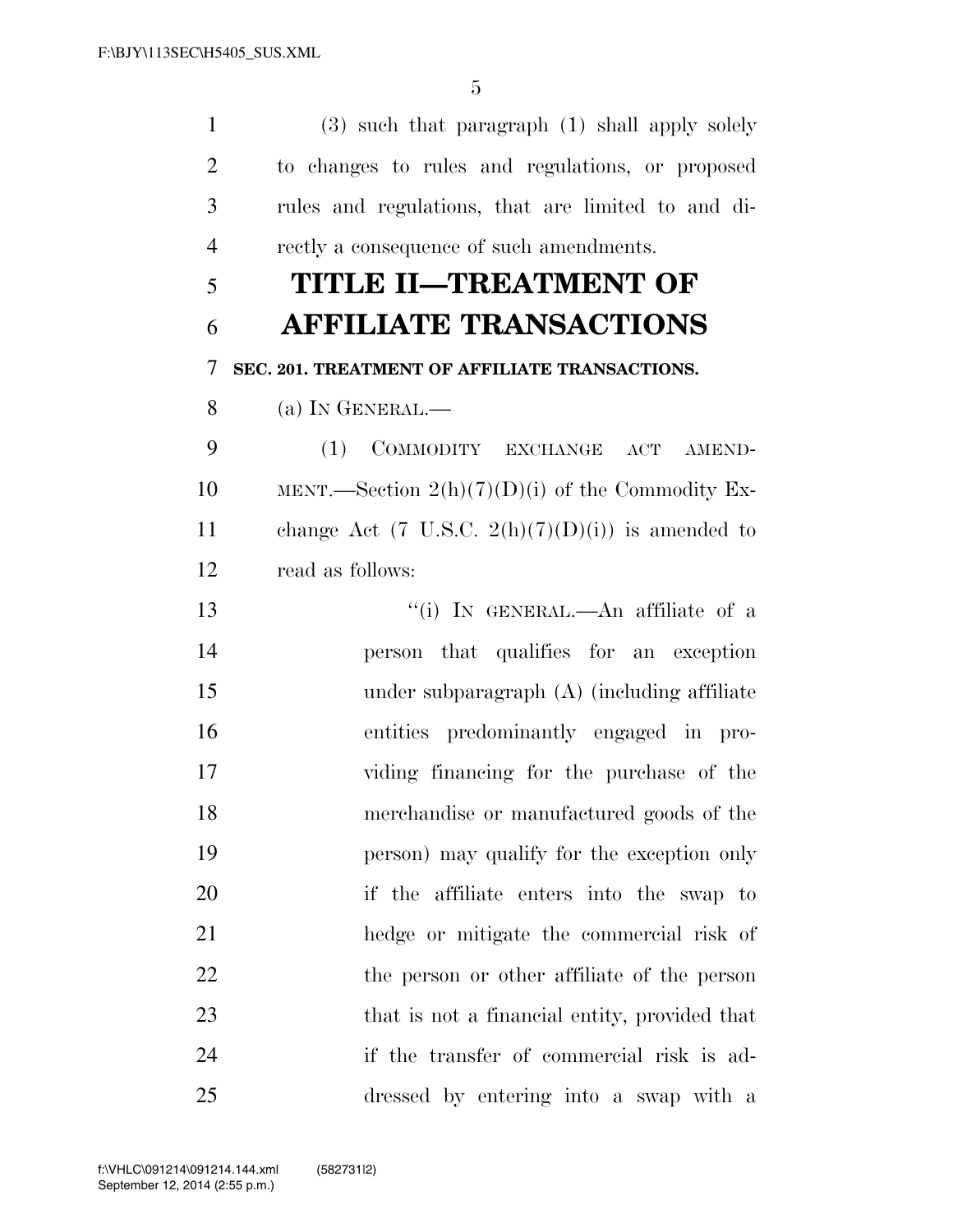| $\mathbf{1}$   | swap dealer or major swap participant, an                  |
|----------------|------------------------------------------------------------|
| $\overline{2}$ | appropriate credit support measure<br>or                   |
| 3              | other mechanism is utilized.".                             |
| $\overline{4}$ | (2)<br>SECURITIES EXCHANGE<br>$\mathbf{ACT}$<br>OF<br>1934 |
| 5              | AMENDMENT.—Section $3C(g)(4)(A)$ of the Securities         |
| 6              | Exchange Act of 1934 (15 U.S.C. 78c-3(g)(4)(A))            |
| 7              | is amended to read as follows:                             |
| 8              | "(A) IN GENERAL.—An affiliate of a per-                    |
| 9              | son that qualifies for an exception under para-            |
| 10             | graph (1) (including affiliate entities predomi-           |
| 11             | nantly engaged in providing financing for the              |
| 12             | purchase of the merchandise or manufactured                |
| 13             | goods of the person) may qualify for the excep-            |
| 14             | tion only if the affiliate enters into the security-       |
| 15             | based swap to hedge or mitigate the commercial             |
| 16             | risk of the person or other affiliate of the per-          |
| 17             | son that is not a financial entity, provided that          |
| 18             | if the transfer of commercial risk is addressed            |
| 19             | by entering into a security-based swap with a              |
| 20             | security-based swap dealer or major security-              |
| 21             | based swap participant, an appropriate credit              |
| 22             | support measure or other mechanism is uti-                 |
| 23             | lized.".                                                   |
| 24             | (b) APPLICABILITY OF CREDIT SUPPORT MEASURE                |
|                |                                                            |

REQUIREMENT.—Notwithstanding section 371 of this Act,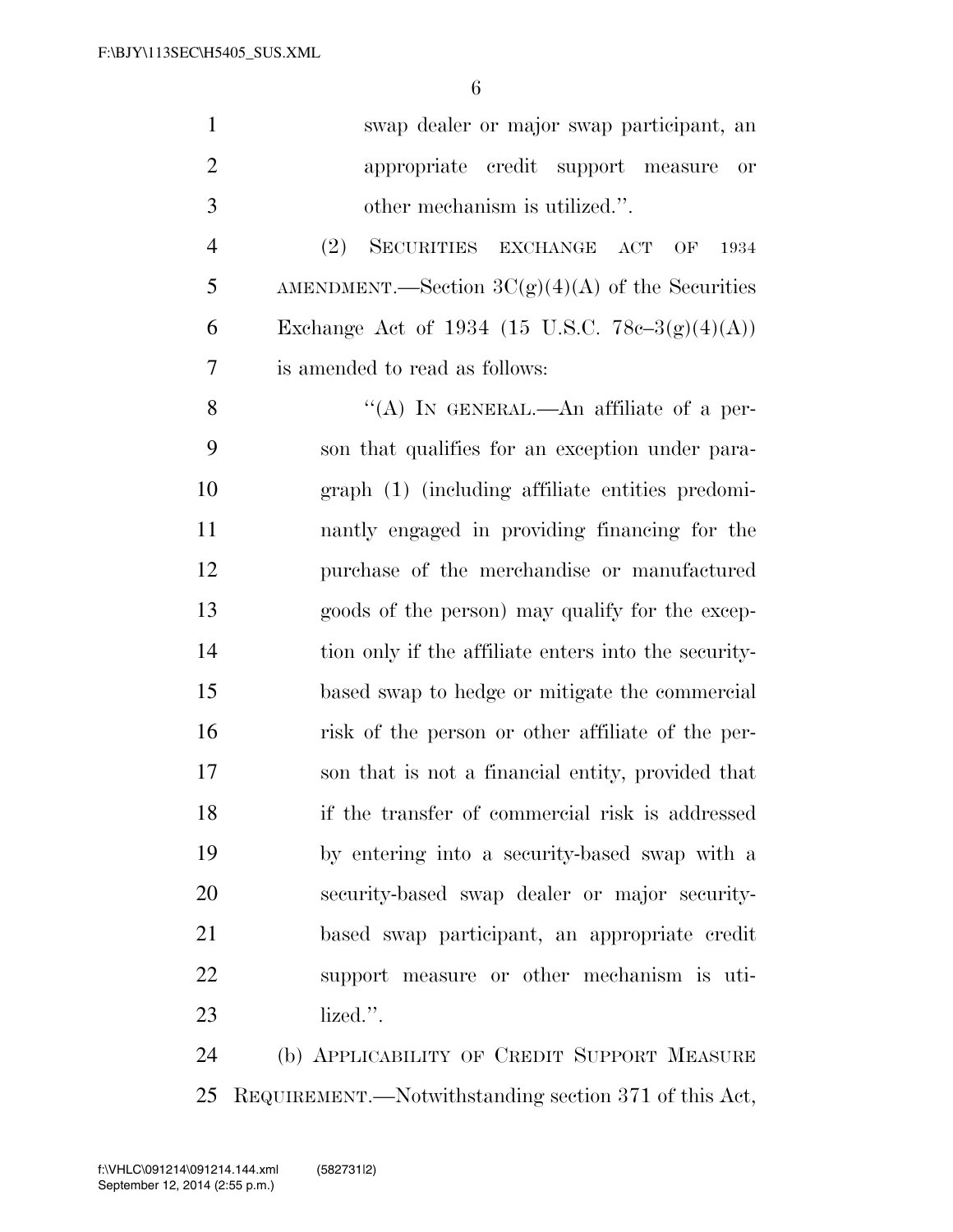F:\BJY\113SEC\H5405\_SUS.XML

1 the requirements in section  $2(h)(7)(D)(i)$  of the Com-2 modity Exchange Act and section  $3C(g)(4)(A)$  of the Se- curities Exchange Act of 1934, as amended by subsection (a), requiring that a credit support measure or other mechanism be utilized if the transfer of commercial risk referred to in such sections is addressed by entering into a swap with a swap dealer or major swap participant or a security-based swap with a security-based swap dealer or major security-based swap participant, as appropriate, shall not apply with respect to swaps or security-based swaps, as appropriate, entered into before the date of the enactment of this Act. **TITLE III—HOLDING COMPANY REGISTRATION THRESHOLD EQUALIZATION ACT SEC. 301. REGISTRATION THRESHOLD FOR SAVINGS AND LOAN HOLDING COMPANIES.**  The Securities Exchange Act of 1934 (15 U.S.C. 78a et seq.) is amended— 20 (1) in section  $12(g)$ —

21 (A) in paragraph  $(1)(B)$ , by inserting after 22 ''is a bank'' the following: ", a savings and loan holding company (as defined in section 10 of the Home Owners' Loan Act),''; and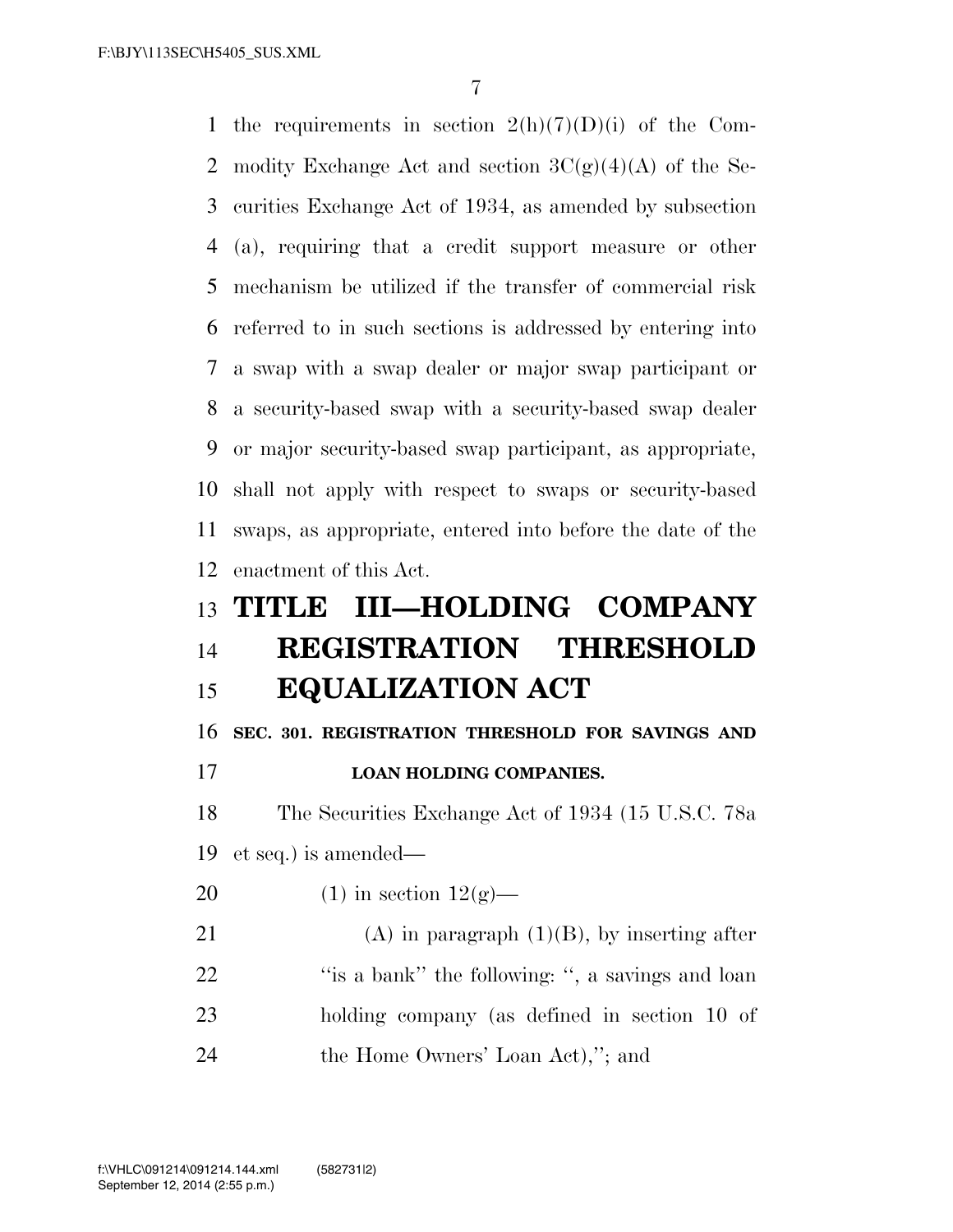| $\mathbf{1}$   | $(B)$ in paragraph $(4)$ , by inserting after                     |
|----------------|-------------------------------------------------------------------|
| $\overline{2}$ | "case of a bank" the following: ", a savings and                  |
| 3              | loan holding company (as defined in section 10                    |
| $\overline{4}$ | of the Home Owners' Loan Act),"; and                              |
| 5              | $(2)$ in section 15(d), by striking "case of bank"                |
| 6              | and inserting the following: "case of a bank, a sav-              |
| 7              | ings and loan holding company (as defined in section              |
| 8              | 10 of the Home Owners' Loan Act),".                               |
| 9              | <b>IV-SMALL BUSINESS</b><br><b>TITLE</b>                          |
| 10             | MERGERS, ACQUISITIONS,                                            |
| 11             | <b>SALES, AND BROKERAGE SIM-</b>                                  |
| 12             | <b>PLIFICATION ACT</b>                                            |
|                |                                                                   |
| 13             | SEC. 401. REGISTRATION EXEMPTION FOR MERGER AND                   |
| 14             | <b>ACQUISITION BROKERS.</b>                                       |
| 15             | Section 15(b) of the Securities Exchange Act of 1934              |
| 16             | $(15 \text{ U.S.C. } 780(b))$ is amended by adding at the end the |
| 17             | following:                                                        |
| 18             | "(13) REGISTRATION EXEMPTION FOR MERGER                           |
| 19             | AND ACQUISITION BROKERS.-                                         |
| <b>20</b>      | "(A) IN GENERAL.—Except as provided in                            |
| 21             | subparagraph (B), an M&A broker shall be ex-                      |
| 22             | empt from registration under this section.                        |
| 23             | EXCLUDED ACTIVITIES. An M&A<br>$\lq\lq (B)$                       |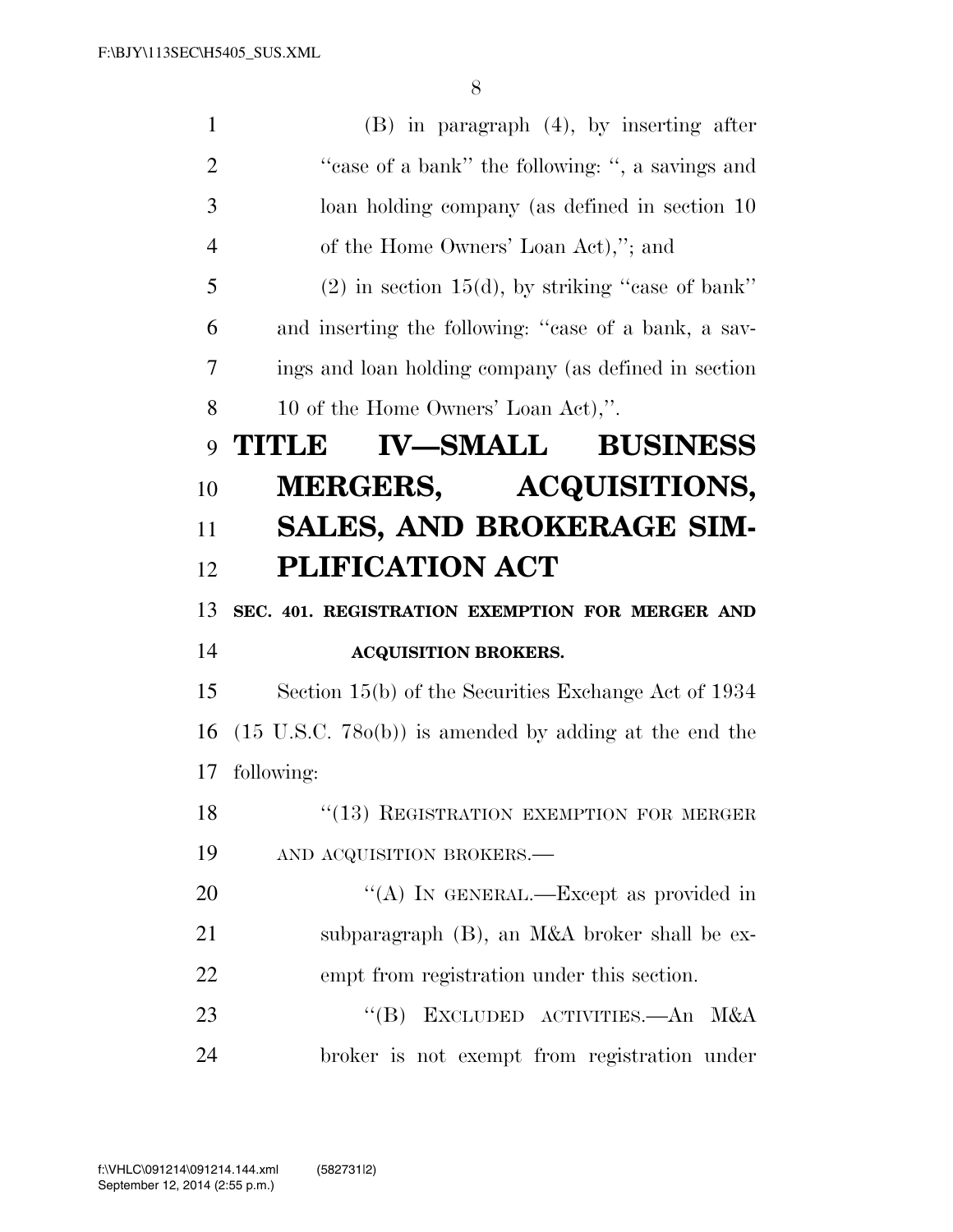this paragraph if such broker does any of the following:

 $(i)$  Directly or indirectly, in connec- tion with the transfer of ownership of an eligible privately held company, receives, holds, transmits, or has custody of the funds or securities to be exchanged by the parties to the transaction.

 ''(ii) Engages on behalf of an issuer in a public offering of any class of securities 11 that is registered, or is required to be reg- istered, with the Commission under section 13 12 or with respect to which the issuer files, or is required to file, periodic information, documents, and reports under subsection (d).

17 "'(C) RULE OF CONSTRUCTION.—Nothing in this paragraph shall be construed to limit any other authority of the Commission to ex- empt any person, or any class of persons, from any provision of this title, or from any provision of any rule or regulation thereunder.

23 "'(D) DEFINITIONS.—In this paragraph: 24 "(i) CONTROL.—The term 'control' means the power, directly or indirectly, to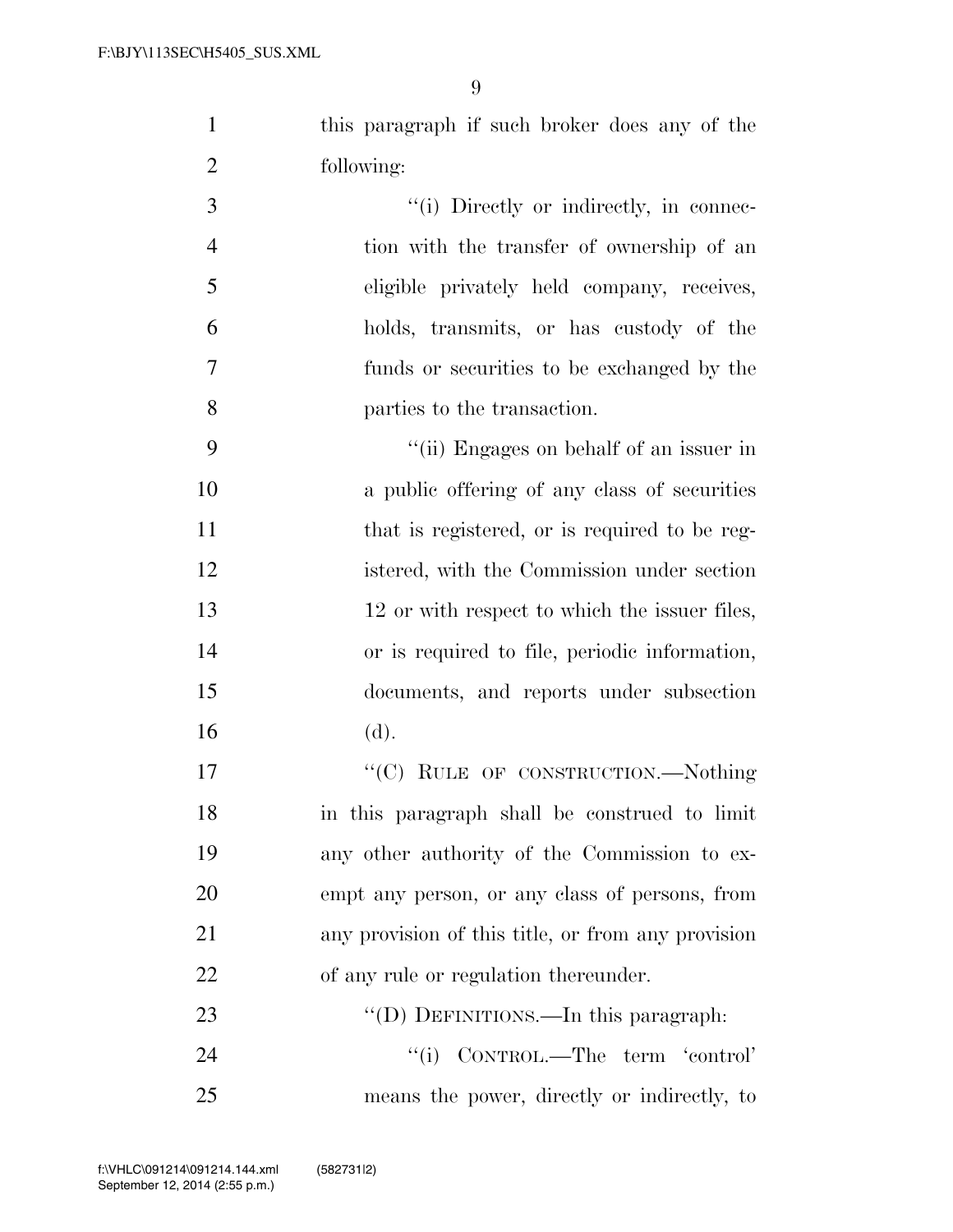| $\mathbf{1}$   | direct the management or policies of a       |
|----------------|----------------------------------------------|
| $\overline{2}$ | company, whether through ownership of        |
| 3              | securities, by contract, or otherwise. There |
| $\overline{4}$ | is a presumption of control for any person   |
| 5              | $who$ —                                      |
| 6              | $\lq\lq$ is a director, general part-        |
| $\tau$         | ner, member or manager of a limited          |
| $8\,$          | liability company, or officer exercising     |
| 9              | executive responsibility (or has similar     |
| 10             | status or functions);                        |
| 11             | "(II) has the right to vote $20$             |
| 12             | percent or more of a class of voting         |
| 13             | securities or the power to sell or direct    |
| 14             | the sale of 20 percent or more of a          |
| 15             | class of voting securities; or               |
| 16             | $\lq\lq$ (III) in the case of a partner-     |
| 17             | ship or limited liability company, has       |
| 18             | the right to receive upon dissolution,       |
| 19             | or has contributed, 20 percent or            |
| 20             | more of the capital.                         |
| 21             | ``(ii)<br>ELIGIBLE PRIVATELY<br><b>HELD</b>  |
| 22             | COMPANY.—The term 'eligible privately        |
| 23             | held company' means a company that           |
| 24             | meets both of the following conditions:      |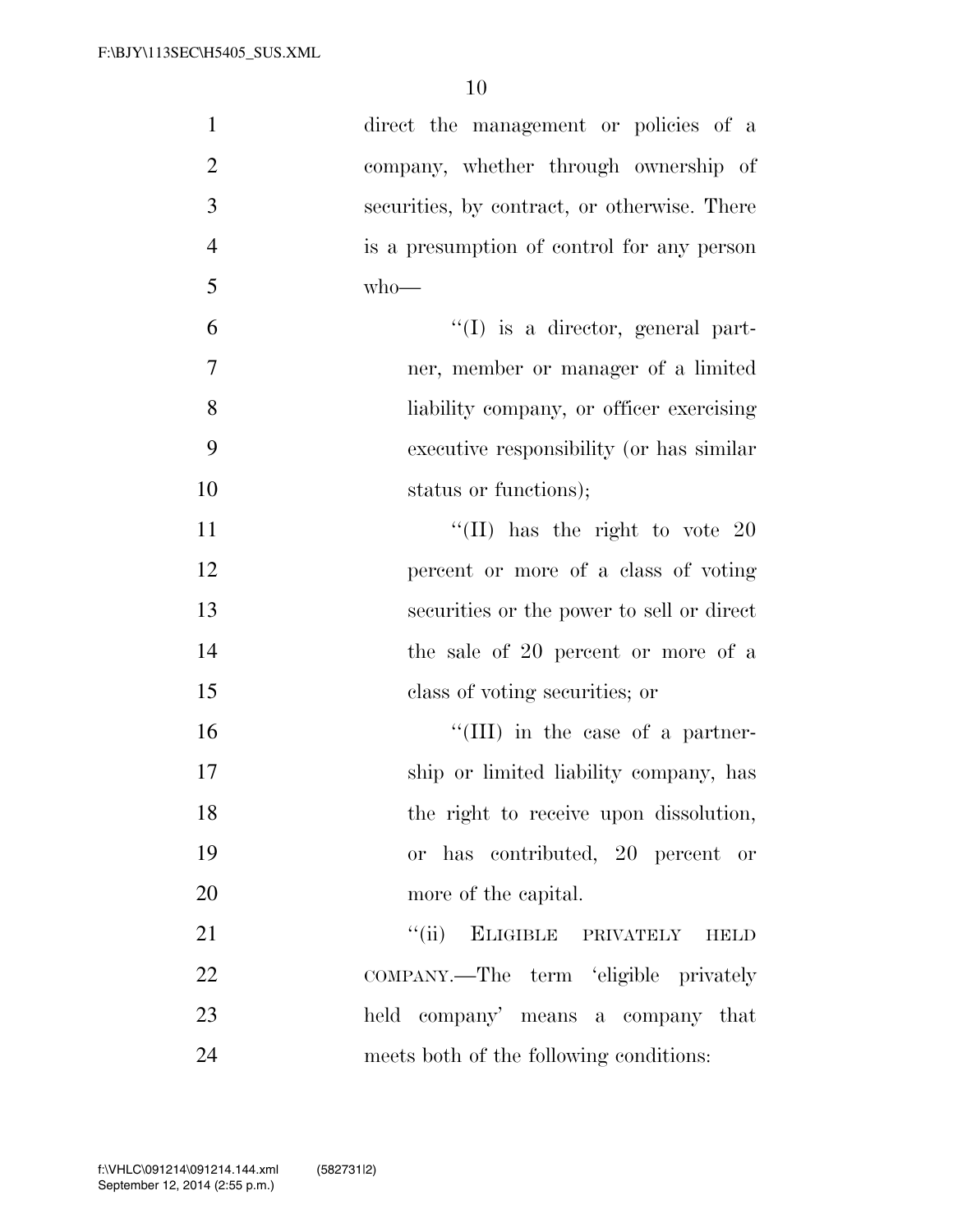| $\mathbf{1}$   | $\lq\lq$ (I) The company does not have  |
|----------------|-----------------------------------------|
| $\overline{2}$ | any class of securities registered, or  |
| 3              | required to be registered, with the     |
| $\overline{4}$ | Commission under section 12 or with     |
| 5              | respect to which the company files, or  |
| 6              | is required to file, periodic informa-  |
| $\overline{7}$ | tion, documents, and reports under      |
| 8              | subsection (d).                         |
| 9              | $\lq\lq$ (II) In the fiscal year ending |
| 10             | immediately before the fiscal year in   |
| 11             | which the services of the M&A broker    |
| 12             | are initially engaged with respect to   |
| 13             | the securities transaction, the com-    |
| 14             | pany meets either or both of the fol-   |
| 15             | lowing conditions (determined in ac-    |
| 16             | cordance with the historical financial  |
| 17             | accounting records of the company):     |
| 18             | $\lq(aa)$ The earnings of the           |
| 19             | company before interest, taxes,         |
| 20             | depreciation, and amortization          |

21 are less than \$25,000,000.

22 ''(bb) The gross revenues of 23 the company are less than  $\text{\$24}\quad \text{\$250,000,000}.$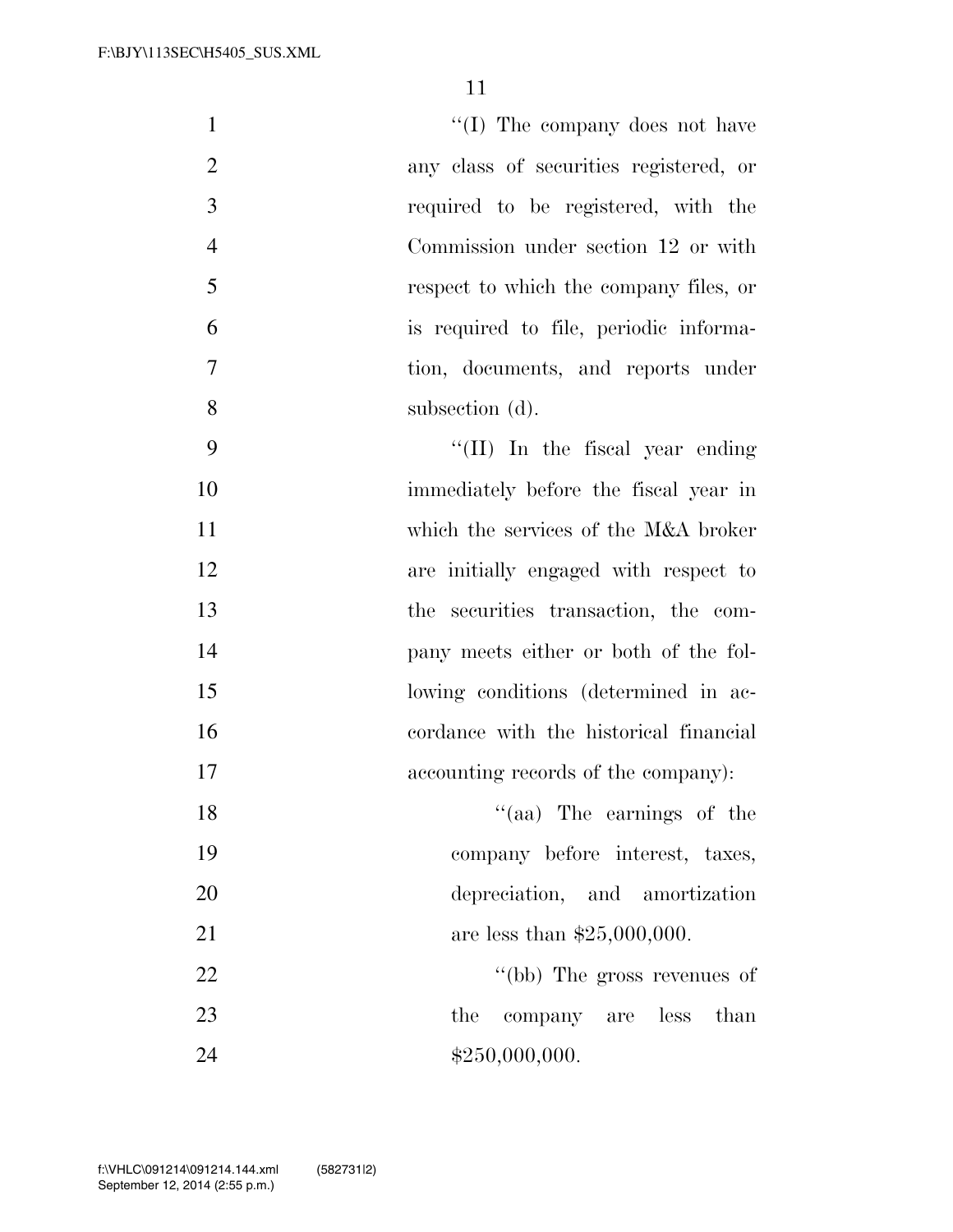| $\mathbf{1}$   | "(iii) M&A BROKER.—The term 'M&A              |
|----------------|-----------------------------------------------|
| $\overline{2}$ | broker' means a broker, and any person        |
| 3              | associated with a broker, engaged in the      |
| $\overline{4}$ | business of effecting securities transactions |
| 5              | solely in connection with the transfer of     |
| 6              | ownership of an eligible privately held com-  |
| 7              | pany, regardless of whether the broker acts   |
| 8              | on behalf of a seller or buyer, through the   |
| 9              | purchase, sale, exchange, issuance, repur-    |
| 10             | chase, or redemption of, or a business com-   |
| 11             | bination involving, securities or assets of   |
| 12             | the eligible privately held company, if the   |
| 13             | broker reasonably believes that—              |
| 14             | $\lq\lq$ (I) upon consummation of the         |
| 15             | transaction, any person acquiring se-         |
| 16             | curities or assets of the eligible pri-       |
| 17             | vately held company, acting alone or          |
| 18             | in concert, will control and, directly or     |
| 19             | indirectly, will be active in the man-        |
| 20             | agement of the eligible privately held        |
| 21             | company or the business conducted             |
| 22             | with the assets of the eligible privately     |
| 23             | held company; and                             |
| $2\pi$         | $H(T)$ if any person is offered se-           |

 ''(II) if any person is offered se-curities in exchange for securities or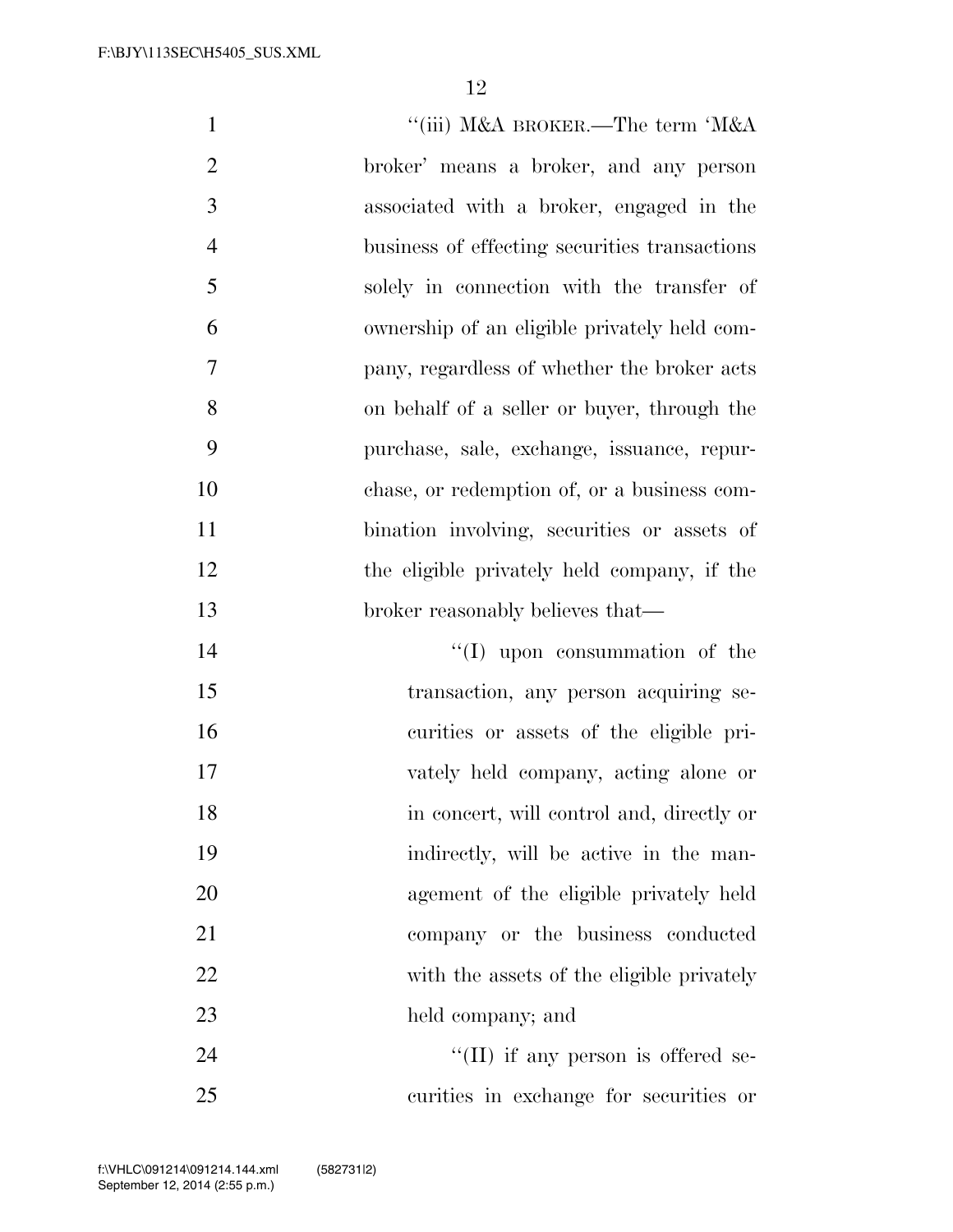| $\mathbf{1}$   | assets of the eligible privately held      |
|----------------|--------------------------------------------|
| $\overline{2}$ | company, such person will, prior to        |
| 3              | becoming legally bound to consum-          |
| $\overline{4}$ | mate the transaction, receive or have      |
| 5              | reasonable access to the most recent       |
| 6              | year-end balance sheet, income state-      |
| 7              | ment, statement of changes in finan-       |
| 8              | cial position, and statement of owner's    |
| 9              | equity of the issuer of the securities     |
| 10             | offered in exchange, and, if the finan-    |
| 11             | cial statements of the issuer are au-      |
| 12             | dited, the related report of the inde-     |
| 13             | pendent auditor, a balance sheet           |
| 14             | dated not more than 120 days before        |
| 15             | the date of the offer, and information     |
| 16             | pertaining to the management, busi-        |
| 17             | ness, results of operations for the pe-    |
| 18             | riod covered by the foregoing financial    |
| 19             | statements, and material loss contin-      |
| 20             | gencies of the issuer.                     |
| 21             | "(E) INFLATION ADJUSTMENT.-                |
| 22             | "(i) IN GENERAL.—On the date that          |
| 23             | is 5 years after the date of the enactment |
| 24             | of the Small Business Mergers, Acquisi-    |
| 25             | tions, Sales, and Brokerage Simplification |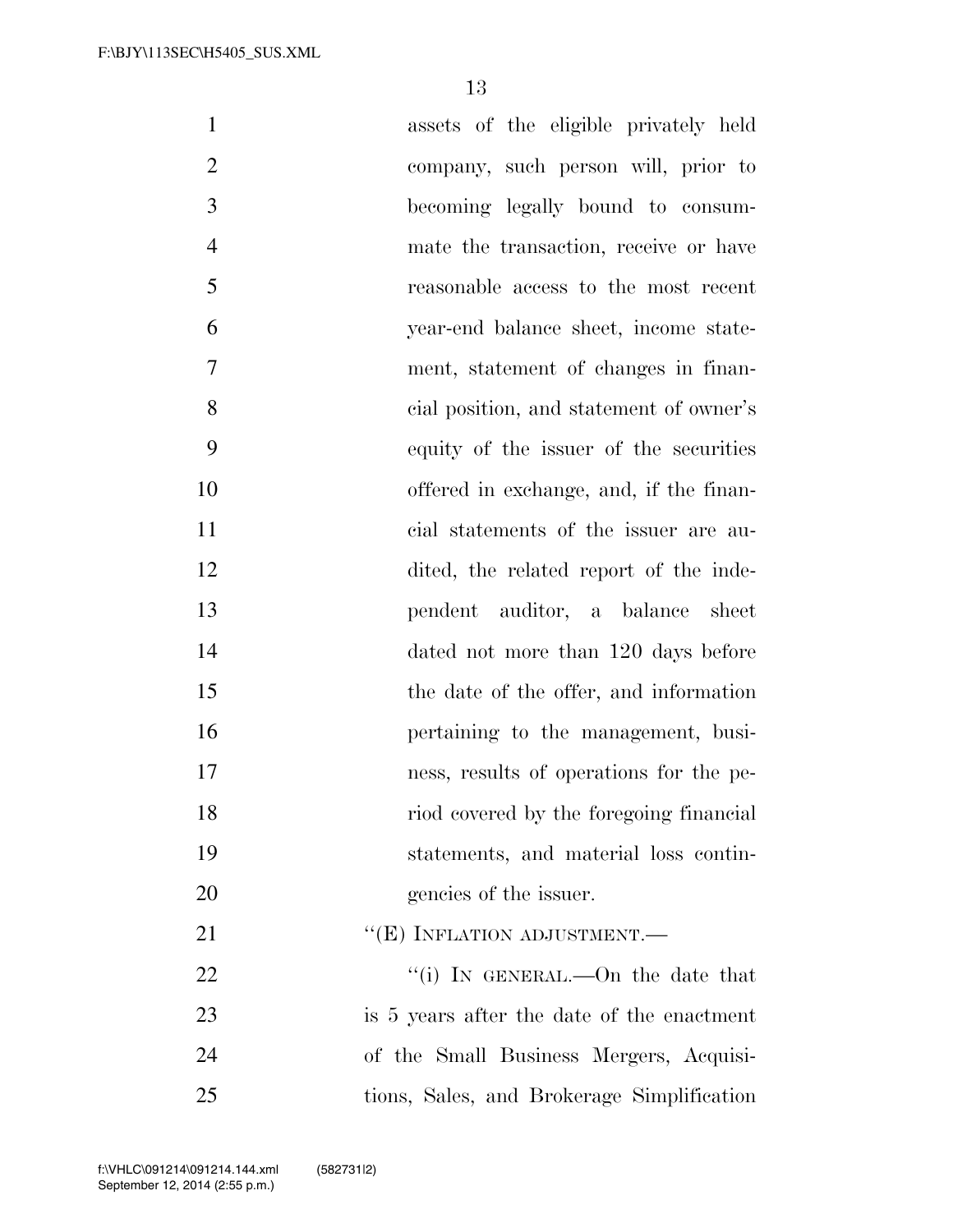| Act of 2014, and every 5 years thereafter, |
|--------------------------------------------|
| dollar amount in subparagraph<br>each      |
| $(D)(ii)(II)$ shall be adjusted by—        |
| $\lq\lq$ (I) dividing the annual value of  |
| Employment Cost Index For<br>the           |
| Wages and Salaries, Private Industry       |
| Workers (or any successor index), as       |
| published by the Bureau of Labor           |
| Statistics, for the calendar year pre-     |
| eeding the calendar year in which the      |
| adjustment is being made by the an-        |
| nual value of such index (or suc-          |
| cessor) for the calendar year ending       |
| December 31, 2012; and                     |
| "(II) multiplying such dollar              |
| amount by the quotient obtained            |
| under subclause $(I)$ .                    |
| ``(ii)<br>ROUNDING.—Each<br>dollar         |
| amount determined under clause (i) shall   |
| be rounded to the nearest multiple of      |
| $$100,000."$ .                             |
| SEC. 402. EFFECTIVE DATE.                  |
|                                            |

23 This Act and any amendment made by this Act shall 24 take effect on the date that is 90 days after the date of 25 the enactment of this Act.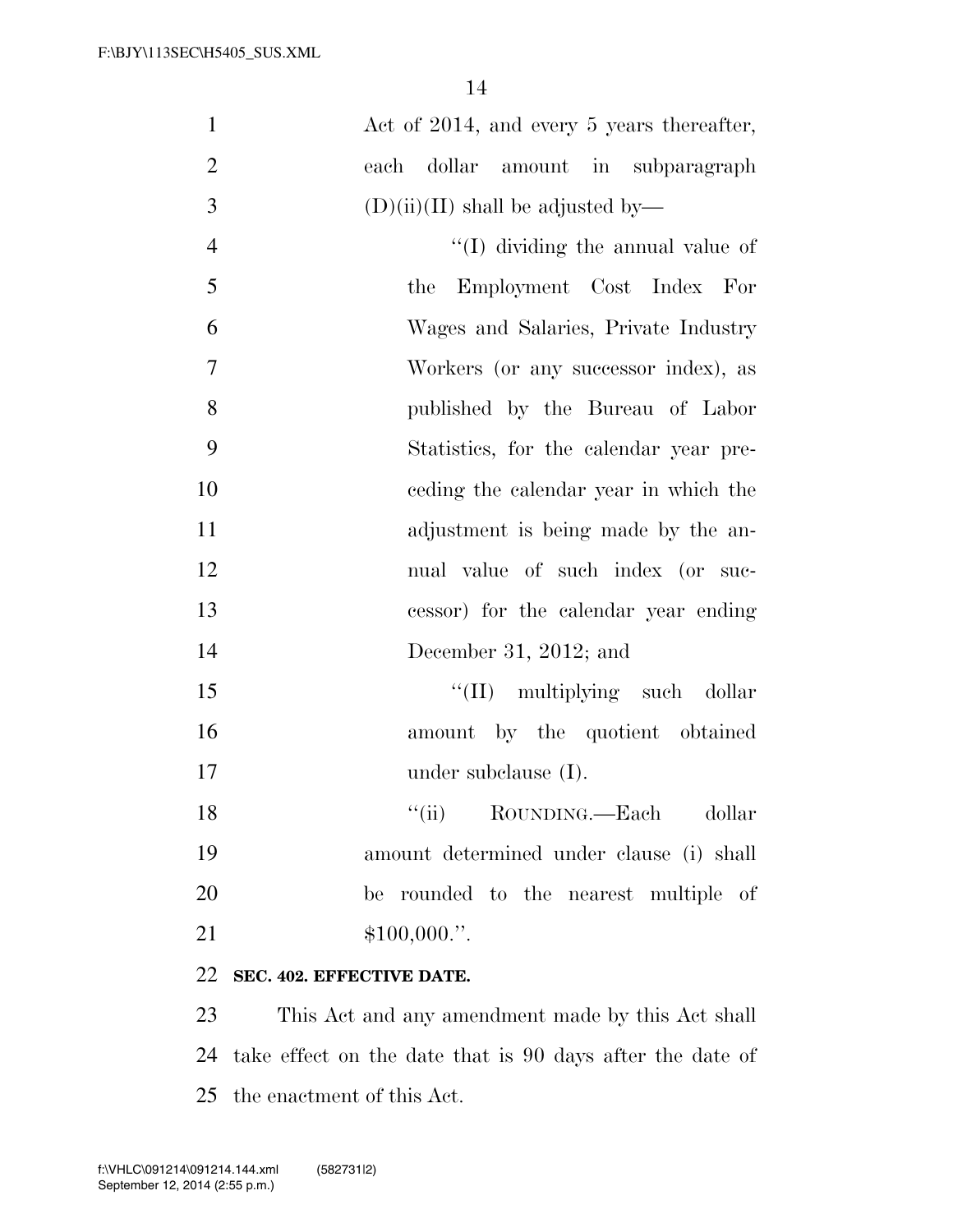## **TITLE V—SMALL CAP LIQUIDITY REFORM ACT**

**SEC. 501. LIQUIDITY PILOT PROGRAM FOR SECURITIES OF** 

## **CERTAIN EMERGING GROWTH COMPANIES.**

5 (a) IN GENERAL.—Section  $11A(c)(6)$  of the Securi-6 ties Exchange Act of 1934 (15 U.S.C. 78k–1(c)(6)) is amended to read as follows:

8 "(6) LIQUIDITY PILOT PROGRAM FOR SECURITIES OF CERTAIN EMERGING GROWTH COMPANIES.—

 ''(A) QUOTING INCREMENT.—Beginning on the date that is 90 days after the date of the enactment of the Small Cap Liquidity Reform Act of 2014, the securities of a covered emerging growth company shall be quoted using—

 $\frac{1}{10}$  a minimum increment of \$0.05; or 16 "(ii) if, not later than 60 days after such date of enactment, the company so elects in the manner described in subparagraph (D)—

19  $\frac{1}{2}$  (I) a minimum increment of \$0.10; or

 $\frac{1}{2}$  (II) the increment at which such se- curities would be quoted without regard to the minimum increments established under 24 this paragraph.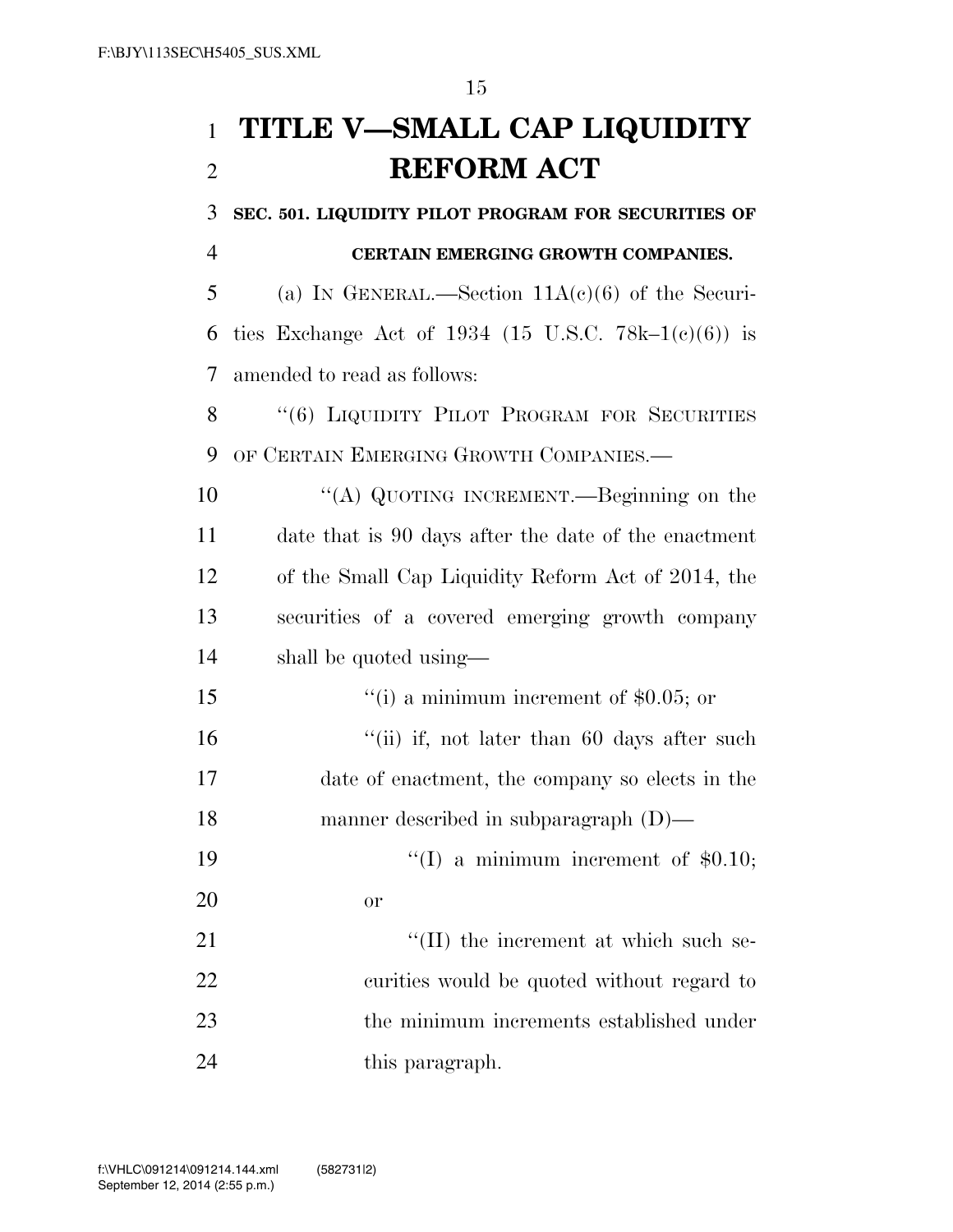| $\mathbf{1}$   | "(B) TRADING INCREMENT.—In the case of a             |
|----------------|------------------------------------------------------|
| $\overline{2}$ | covered emerging growth company the securities of    |
| 3              | which are quoted at a minimum increment of $$0.05$   |
| $\overline{4}$ | or \$0.10 under this paragraph, the Commission shall |
| 5              | determine the increment at which the securities of   |
| 6              | such company are traded.                             |
| 7              | "(C) FUTURE RIGHT TO OPT OUT OR CHANGE               |
| 8              | MINIMUM INCREMENT.-                                  |
| 9              | "(i) IN GENERAL.—At any time beginning               |
| 10             | on the date that is 90 days after the date of the    |
| 11             | enactment of the Small Cap Liquidity Reform          |
| 12             | Act of 2014, a covered emerging growth com-          |
| 13             | pany the securities of which are quoted at a         |
| 14             | minimum increment of $$0.05$ or $$0.10$ under        |
| 15             | this paragraph may elect in the manner de-           |
| 16             | scribed in subparagraph $(D)$ —                      |
| 17             | $\lq\lq$ (I) for the securities of such com-         |
| 18             | pany to be quoted at the increment at                |
| 19             | which such securities would be quoted                |
| 20             | without regard to the minimum increments             |
| 21             | established under this paragraph; or                 |
| 22             | $\lq\lq$ (II) to change the minimum incre-           |
| 23             | ment at which the securities of such com-            |
| 24             | pany are quoted from $$0.05$ to $$0.10$ or           |
| 25             | from $$0.10$ to $$0.05$ .                            |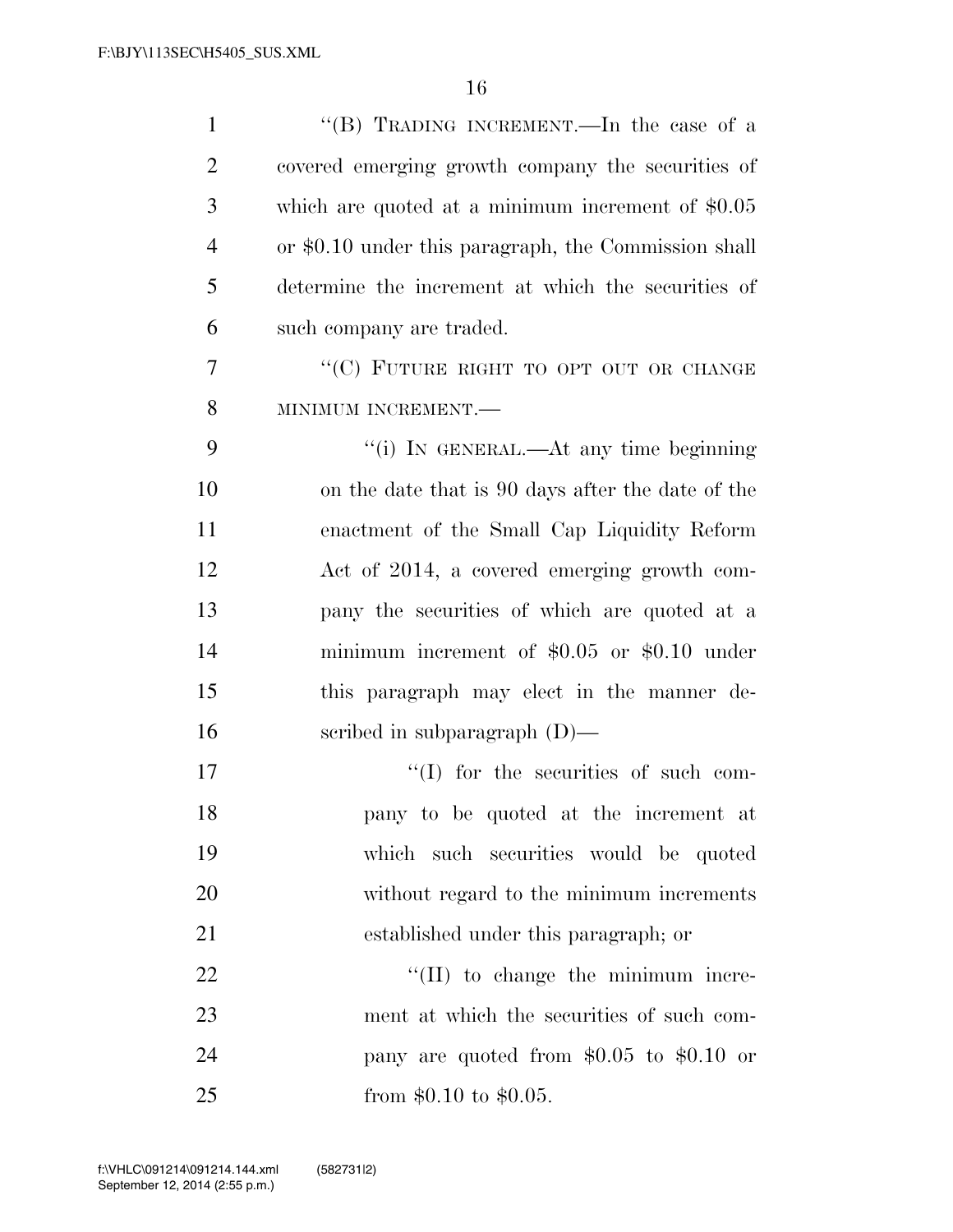| $\mathbf{1}$   | "(ii) WHEN ELECTION EFFECTIVE.—An                 |
|----------------|---------------------------------------------------|
| $\overline{2}$ | election under this subparagraph shall take ef-   |
| 3              | fect on the date that is 30 days after such elec- |
| $\overline{4}$ | tion is made.                                     |
| 5              | "(iii) SINGLE ELECTION TO CHANGE MIN-             |
| 6              | IMUM INCREMENT.—A covered emerging growth         |
| 7              | company may not make more than one election       |
| 8              | under clause $(i)(II)$ .                          |
| 9              | $\lq\lq$ (D) MANNER OF ELECTION.—                 |
| 10             | "(i) IN GENERAL.—An election is made in           |
| 11             | the manner described in this subparagraph by      |
| 12             | informing the Commission of such election.        |
| 13             | "(ii) NOTIFICATION OF EXCHANGES AND               |
| 14             | TRADING VENUES.—Upon being in-<br><b>OTHER</b>    |
| 15             | formed of an election under clause (i), the Com-  |
| 16             | mission shall notify each exchange or other       |
| 17             | trading venue where the securities of the cov-    |
| 18             | ered emerging growth company are quoted or        |
| 19             | traded.                                           |
| 20             | "(E) ISSUERS CEASING TO BE COVERED                |
| 21             | EMERGING GROWTH COMPANIES.-                       |
| 22             | "(i) IN GENERAL.—If an issuer the securi-         |
| 23             | ties of which are quoted at a minimum incre-      |
| 24             | ment of $$0.05$ or $$0.10$ under this paragraph   |
| 25             | ceases to be a covered emerging growth com-       |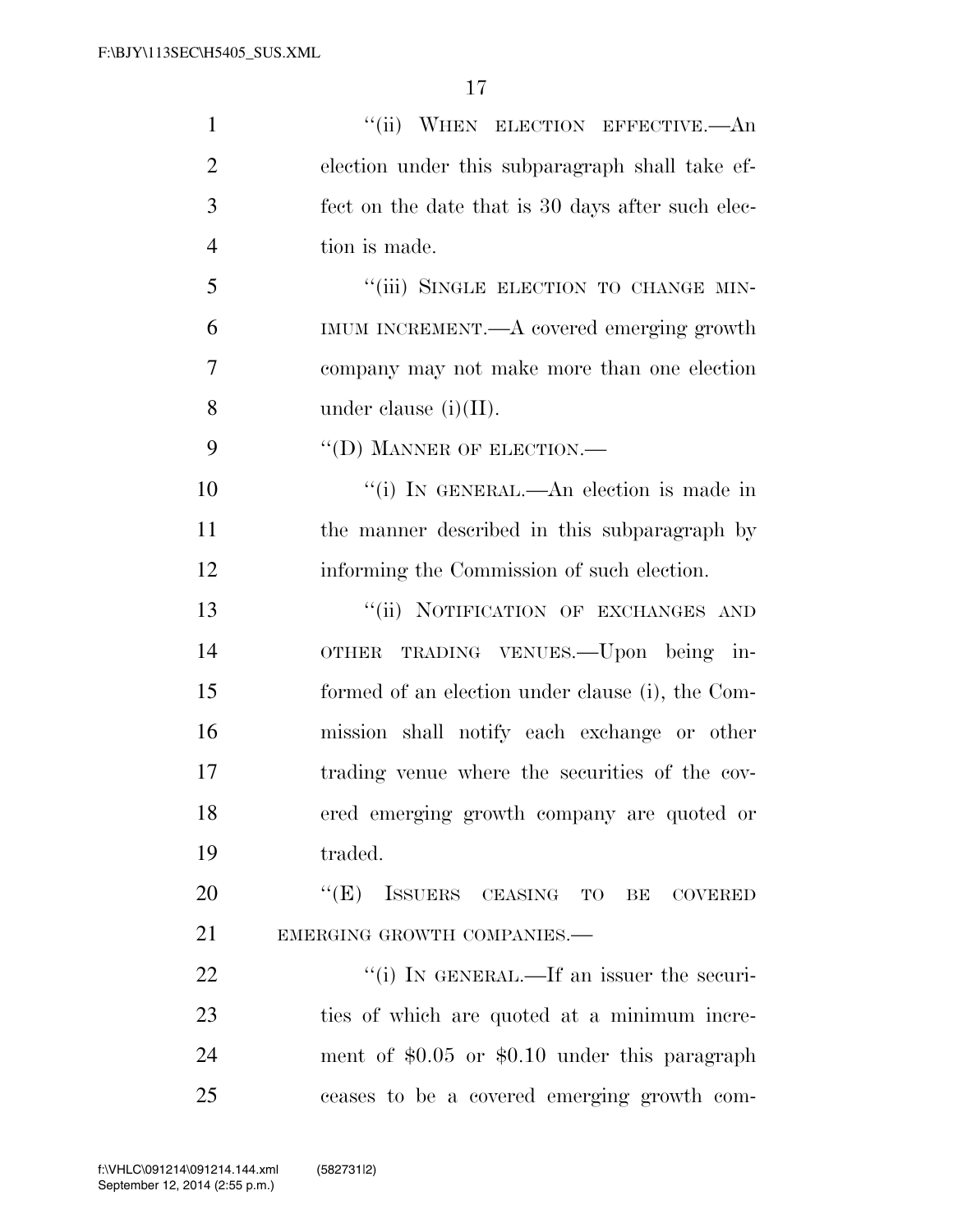| $\mathbf{1}$   | pany, the securities of such issuer shall be    |
|----------------|-------------------------------------------------|
| $\overline{2}$ | quoted at the increment at which such securi-   |
| 3              | ties would be quoted without regard to the min- |
| $\overline{4}$ | imum increments established under this para-    |
| 5              | graph.                                          |
| 6              | "(ii) EXCEPTIONS.—The Commission may            |
| $\overline{7}$ | by regulation, as the Commission considers ap-  |
| 8              | propriate, specify any circumstances under      |
| 9              | which an issuer shall continue to be considered |
| 10             | a covered emerging growth company for pur-      |
| 11             | poses of this paragraph after the issuer ceases |
| 12             | to meet the requirements of subparagraph        |
| 13             | (L)(i).                                         |
| 14             | "(F) SECURITIES TRADING BELOW $*1$ .—           |
| 15             | $``(i)$ INITIAL PRICE.—                         |
| 16             | "(I) AT EFFECTIVE DATE.—If the                  |
| 17             | trading price of the securities of a covered    |
| 18             | emerging growth company is below \$1 at         |
| 19             | the close of the last trading day before the    |
| 20             | date that is 90 days after the date of the      |
| 21             | enactment of the Small Cap Liquidity Re-        |
| 22             | form Act of 2014, the securities of such        |
| 23             | company shall be quoted using the incre-        |
|                |                                                 |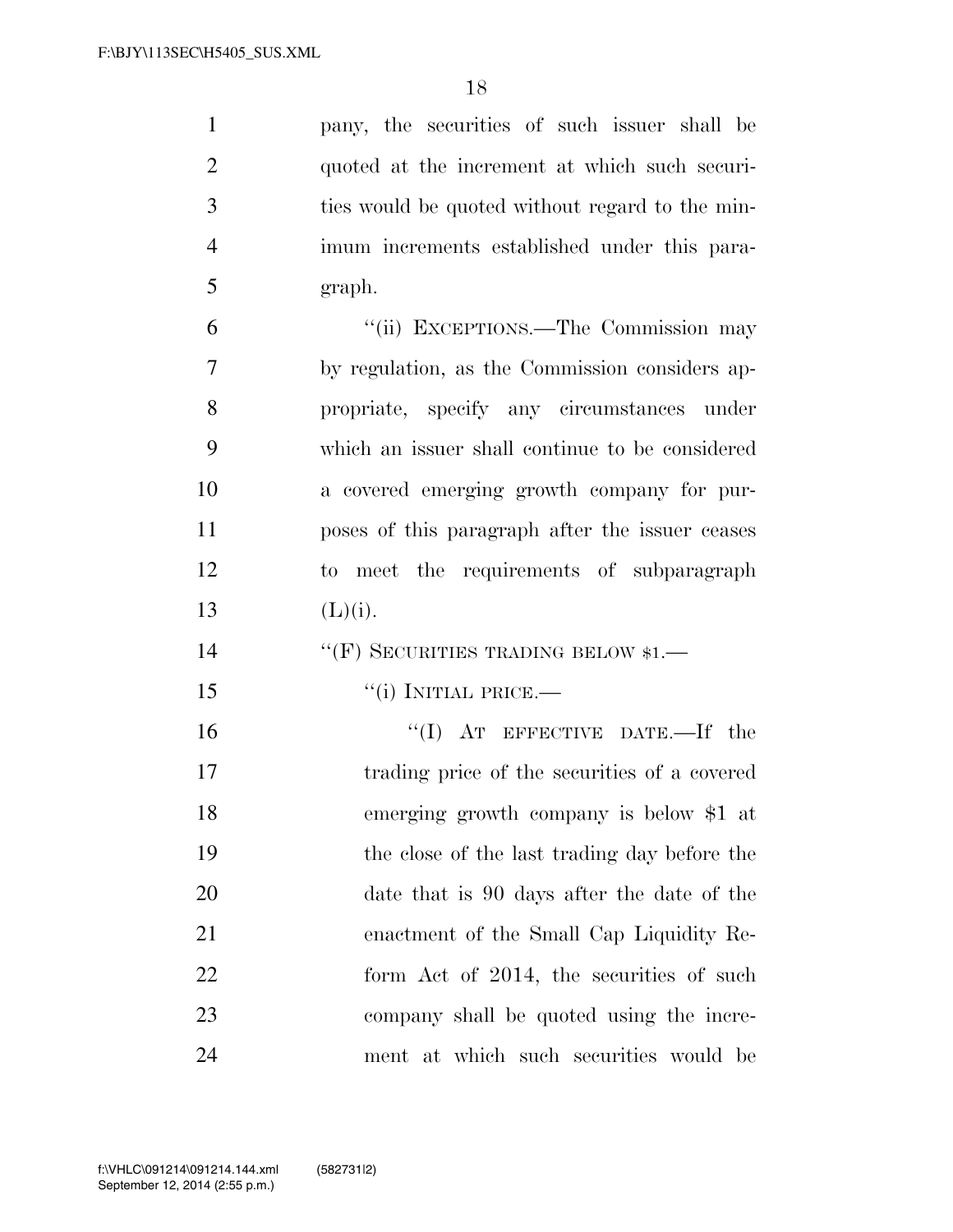| $\mathbf{1}$   | quoted without regard to the minimum in-        |
|----------------|-------------------------------------------------|
| $\overline{2}$ | crements established under this paragraph.      |
| 3              | "(II) AT IPO.—If a covered emerging             |
| $\overline{4}$ | growth company makes an initial public of-      |
| 5              | fering after the day described in subclause     |
| 6              | (I) and the first share of the securities of    |
| 7              | such company is offered to the public at a      |
| 8              | price below \$1, the securities of such com-    |
| 9              | pany shall be quoted using the increment        |
| 10             | at which such securities would be quoted        |
| 11             | without regard to the minimum increments        |
| 12             | established under this paragraph.               |
| 13             | "(ii) AVERAGE TRADING PRICE.—If the av-         |
| 14             | erage trading price of the securities of a cov- |
| 15             | ered emerging growth company falls below \$1    |
| 16             | for any 90-day period beginning on or after the |
| 17             | day before the date of the enactment of the     |
| 18             | Small Cap Liquidity Reform Act of 2014, the     |
| 19             | securities of such company shall, after the end |
| 20             | of such period, be quoted using the increment   |
| 21             | at which such securities would be quoted with-  |
| 22             | out regard to the minimum increments estab-     |
| 23             | lished under this paragraph.                    |
| 24             | "(G) FRAUD OR MANIPULATION.—If the Com-         |

mission determines that a covered emerging growth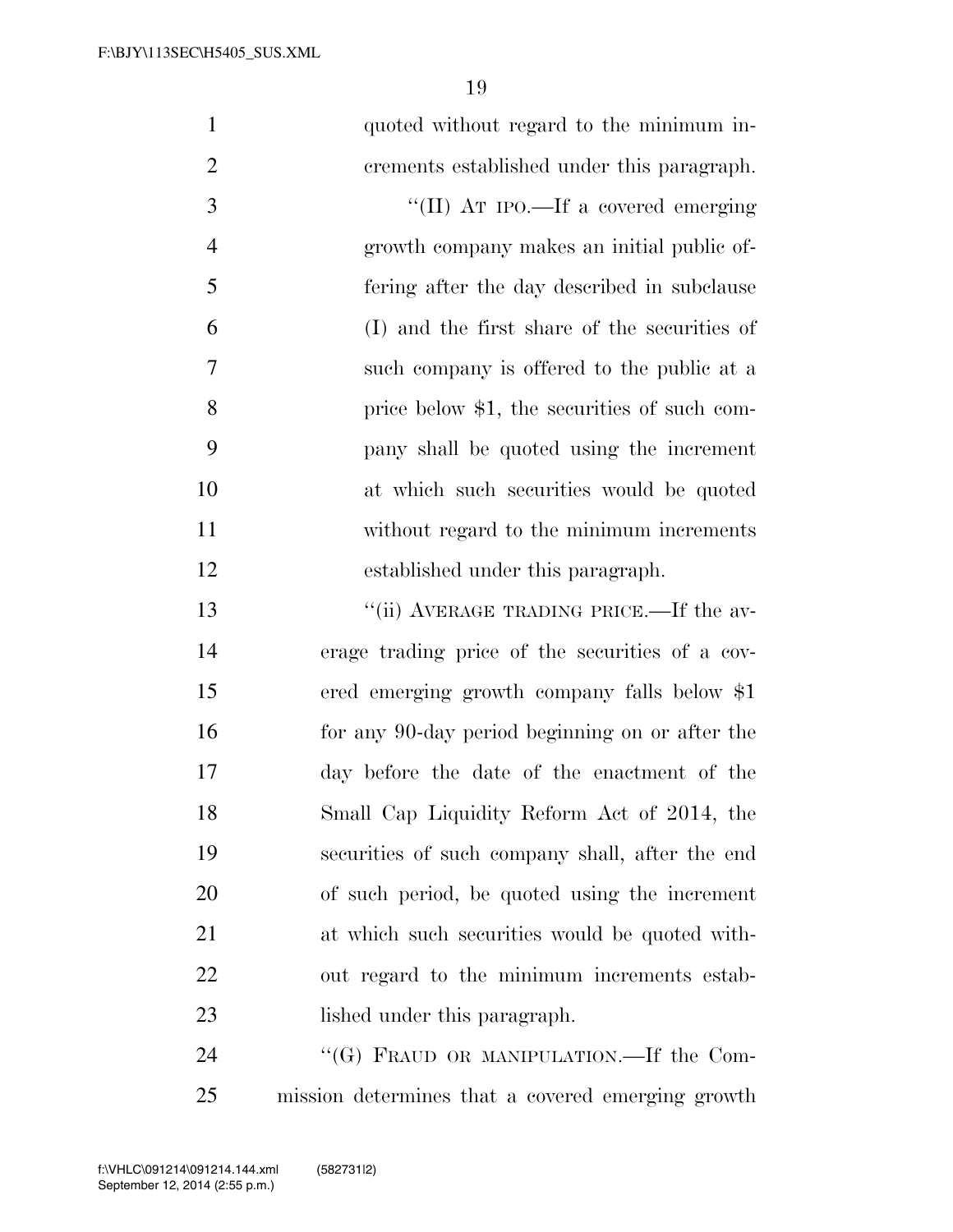| $\mathbf{1}$   | company has violated any provision of the securities        |
|----------------|-------------------------------------------------------------|
| $\overline{2}$ | laws prohibiting fraudulent, manipulative, or decep-        |
| 3              | tive acts or practices, the securities of such company      |
| $\overline{4}$ | shall, after the date of the determination, be quoted       |
| 5              | using the increment at which such securities would          |
| 6              | be quoted without regard to the minimum incre-              |
| 7              | ments established under this paragraph.                     |
| 8              | "(H) INELIGIBILITY FOR INCREASED MINIMUM                    |
| 9              | INCREMENT PERMANENT.—The securities of an                   |
| 10             | issuer may not be quoted at a minimum increment             |
| 11             | of $$0.05$ or $$0.10$ under this paragraph at any time      |
| 12             | after—                                                      |
| 13             | "(i) such issuer makes an election under                    |
| 14             | subparagraph $(A)(ii)(II);$                                 |
| 15             | "(ii) such issuer makes an election under                   |
| 16             | subparagraph $(C)(i)(I)$ , except during the pe-            |
| 17             | riod before such election takes effect; or                  |
| 18             | "(iii) the securities of such issuer are re-                |
| 19             | quired by this paragraph to be quoted using the             |
| 20             | increment at which such securities would be                 |
| 21             | quoted without regard to the minimum incre-                 |
| 22             | ments established under this paragraph.                     |
| 23             | ADDITIONAL REPORTS<br>$\lq\lq (I)$<br><b>AND</b><br>DISCLO- |
| 24             | SURES.—The Commission shall require a covered               |
| 25             | emerging growth company the securities of which             |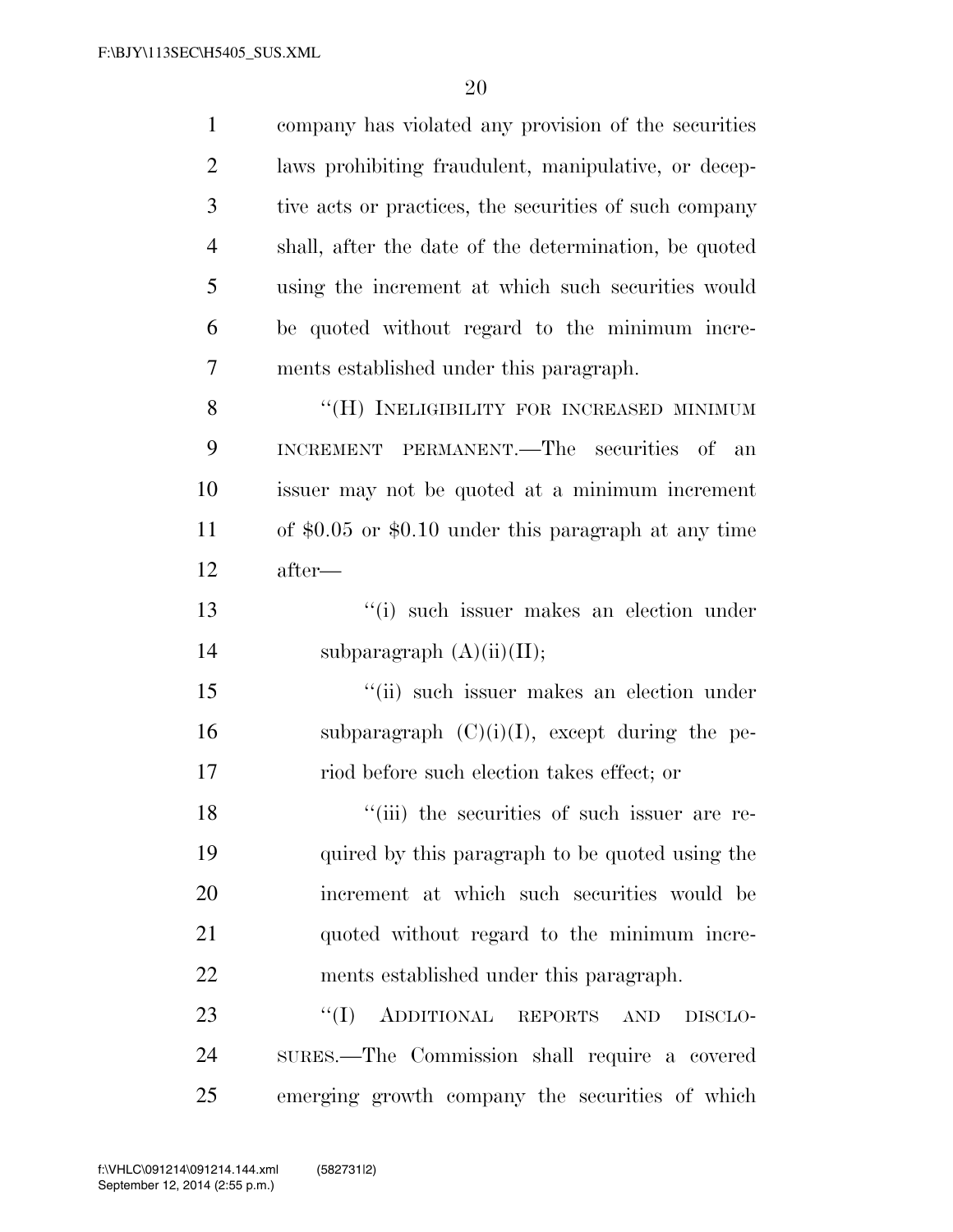are quoted at a minimum increment of \$0.05 or \$0.10 under this paragraph to make such reports and disclosures as the Commission considers nec- essary or appropriate in the public interest or for the protection of investors.

 ''(J) LIMITATION OF LIABILITY.—An issuer (or any officer, director, manager, or other agent of such issuer) shall not be liable to any person (other than such issuer) under any law or regulation of the United States, any constitution, law, or regulation of any State or political subdivision thereof, or any con- tract or other legally enforceable agreement (includ- ing any arbitration agreement) for any losses caused solely by the quoting of the securities of such issuer at a minimum increment of \$0.05 or \$0.10, by the trading of such securities at the increment deter- mined by the Commission under subparagraph (B), or by both such quoting and trading, as provided in this paragraph.

20 "(K) REPORT TO CONGRESS.—Not later than 6 months after the date of the enactment of the Small Cap Liquidity Reform Act of 2014, and every 6 months thereafter, the Commission, in coordination with each exchange on which the securities of cov-ered emerging growth companies are quoted or trad-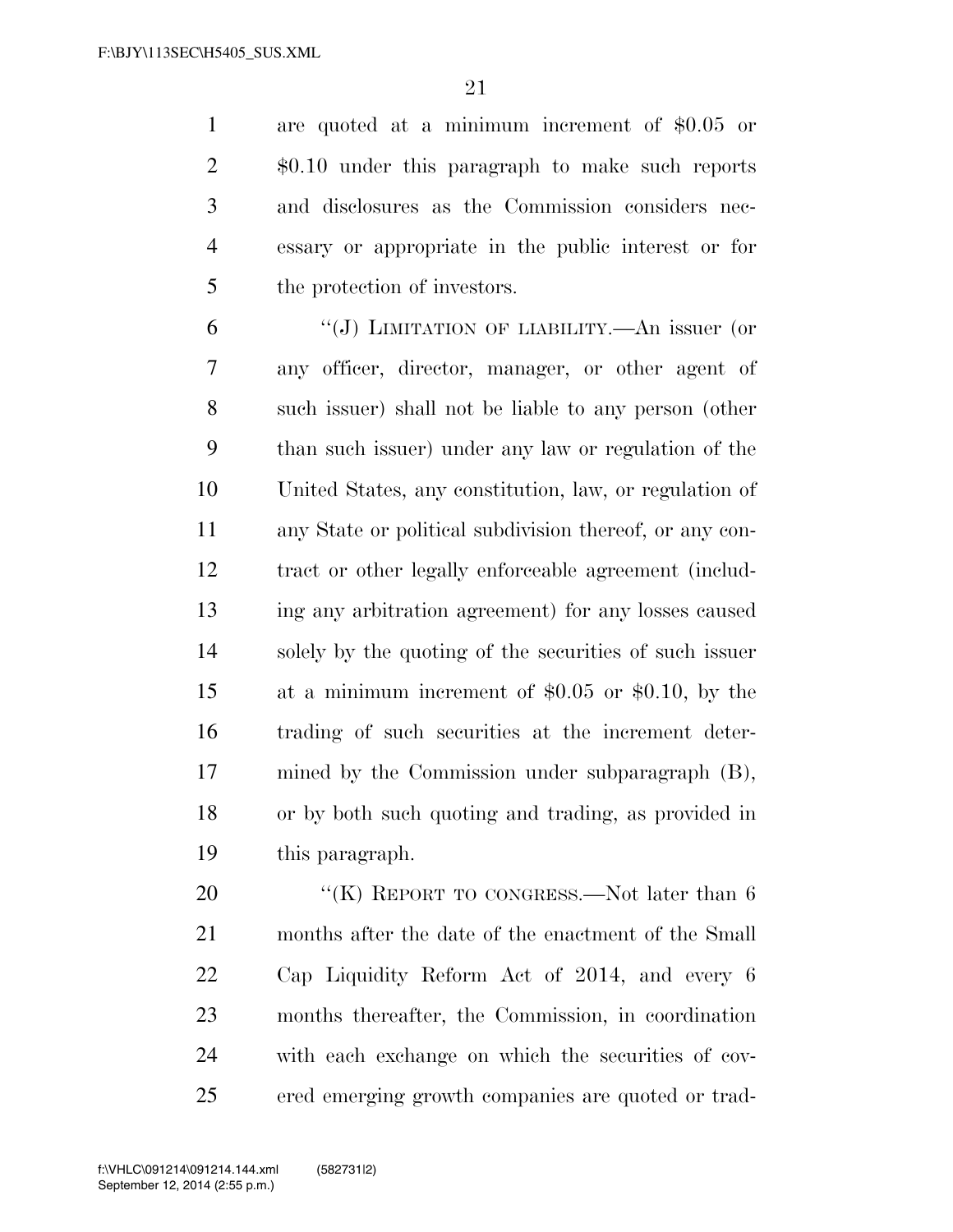| $\mathbf{1}$   | ed, shall submit to Congress a report on the quoting        |
|----------------|-------------------------------------------------------------|
| $\overline{2}$ | and trading of securities in increments permitted by        |
| 3              | this paragraph and the extent to which such quoting         |
| $\overline{4}$ | and trading are increasing liquidity and active trad-       |
| 5              | ing by incentivizing capital commitment, research           |
| 6              | coverage, and brokerage support, together with any          |
| 7              | legislative recommendations the Commission may              |
| 8              | have.                                                       |
| 9              | "(L) DEFINITIONS.—In this paragraph:                        |
| 10             | "(i) COVERED EMERGING GROWTH COM-                           |
| 11             | PANY.—The term 'covered emerging growth                     |
| 12             | company' means an emerging growth company,                  |
| 13             | as defined in the first paragraph $(80)$ of section         |
| 14             | $3(a)$ , except that—                                       |
| 15             | "(I) such paragraph shall be applied                        |
| 16             | substituting $\frac{4}{50,000,000}$<br>for<br>by            |
| 17             | $\text{\textsterling}1,000,000,000'$ each place it appears; |
| 18             | and                                                         |
| 19             | "(II) subparagraphs $(B)$ , $(C)$ , and $(D)$               |
| 20             | of such paragraph do not apply.                             |
| 21             | "(ii) SECURITY.—The term 'security'                         |
| 22             | means an equity security.                                   |
| 23             | ``(M)<br>SAVINGS PROVISION.-Notwithstanding                 |
| 24             | any other provision of this paragraph, the Commis-          |
| 25             | sion may—                                                   |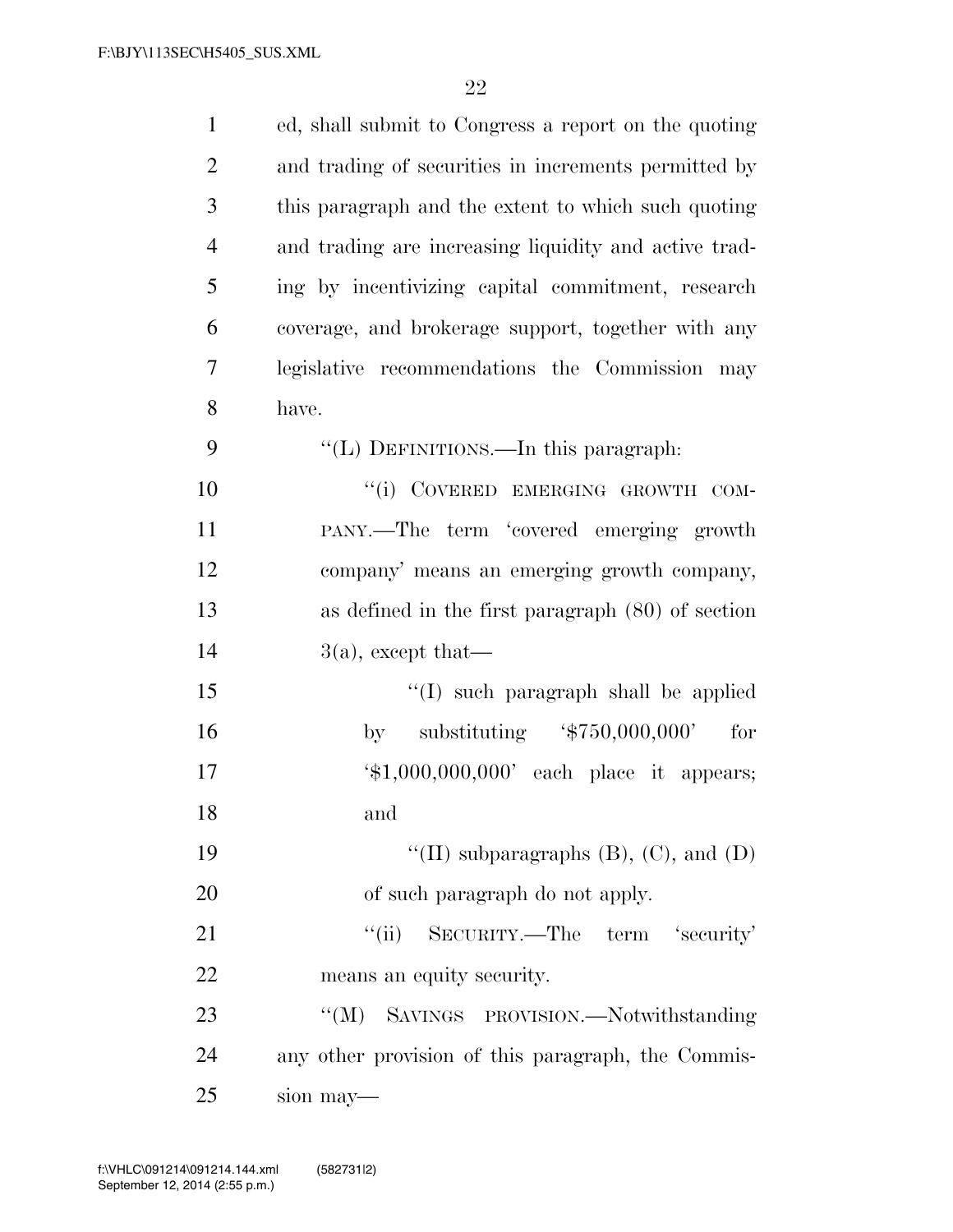''(i) make such adjustments to the pilot program specified in this paragraph as the Commission considers necessary or appropriate to ensure that such program can provide statis- tically meaningful or reliable results, including adjustments to eliminate selection bias among participants, expand the number of participants eligible to participate in such program, and change the duration of such program for one or more participants; and

 $\frac{1}{\sin(\theta)}$  conduct any other study or pilot pro- gram, in conjunction with or separate from the pilot program specified in this paragraph (as such program may be adjusted pursuant to clause (i)), to evaluate quoting or trading in various minimum increments.''.

 (b) SUNSET.—Effective on the date that is 5 years after the date of the enactment of this Act, section  $11A(c)(6)$  of the Securities Exchange Act of 1934 (15 20 U.S.C.  $78k-1(c)(6)$  is repealed.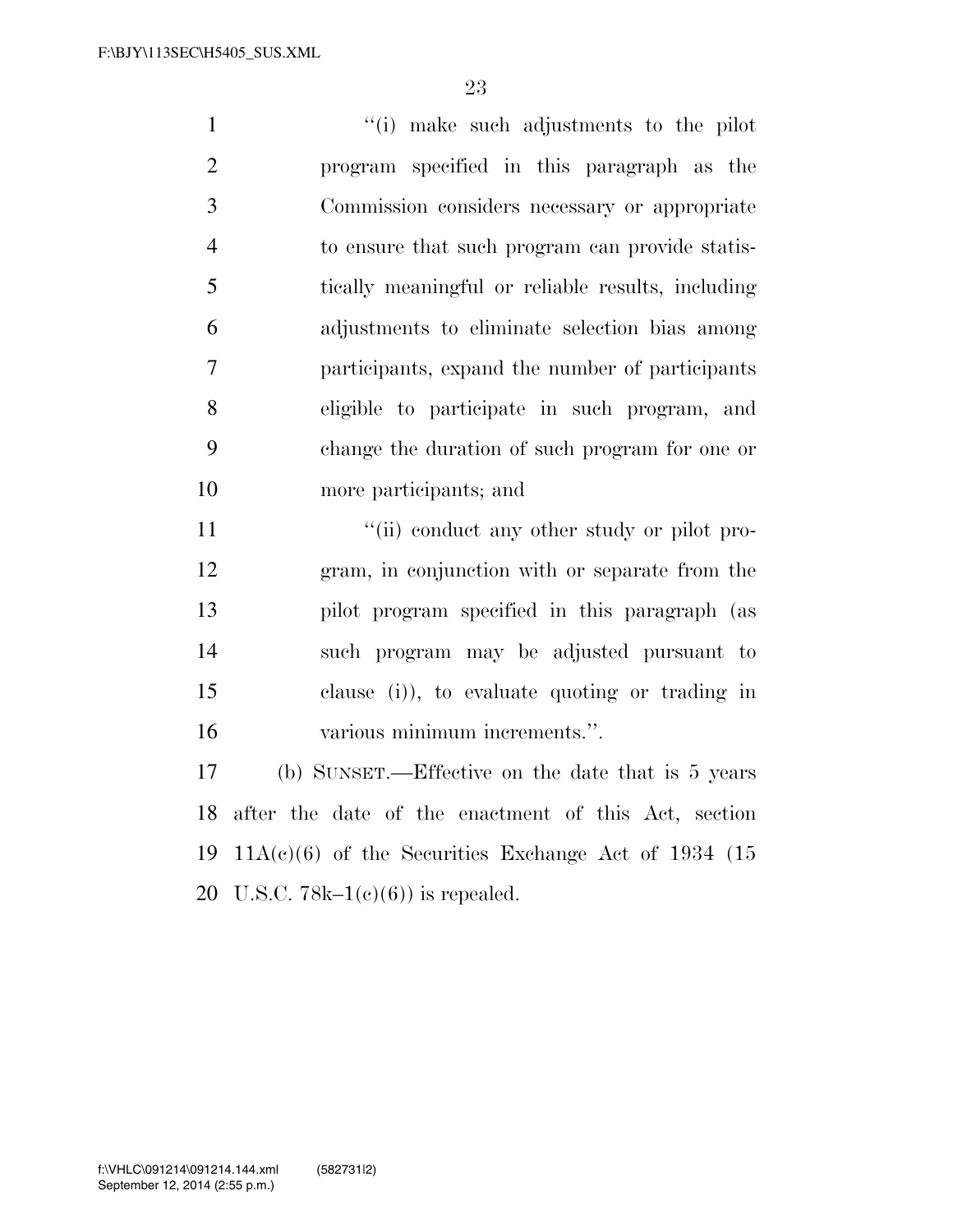## **TITLE VI—IMPROVING ACCESS TO CAPITAL FOR EMERGING GROWTH COMPANIES ACT**

 **SEC. 601. FILING REQUIREMENT FOR PUBLIC FILING PRIOR TO PUBLIC OFFERING.** 

6 Section  $6(e)(1)$  of the Securities Act of 1933 (15 U.S.C. 77f(e)(1)) is amended by striking ''21 days'' and inserting ''15 days''.

## **SEC. 602. GRACE PERIOD FOR CHANGE OF STATUS OF EMERGING GROWTH COMPANIES.**

 Section 6(e)(1) of the Securities Act of 1933 (15 U.S.C. 77f(e)(1)) is further amended by adding at the end the following: ''An issuer that was an emerging growth company at the time it submitted a confidential registra- tion statement or, in lieu thereof, a publicly filed registra- tion statement for review under this subsection but ceases to be an emerging growth company thereafter shall con- tinue to be treated as an emerging market growth com- pany for the purposes of this subsection through the ear- lier of the date on which the issuer consummates its initial public offering pursuant to such registrations statement or the end of the 1-year period beginning on the date the company ceases to be an emerging growth company.''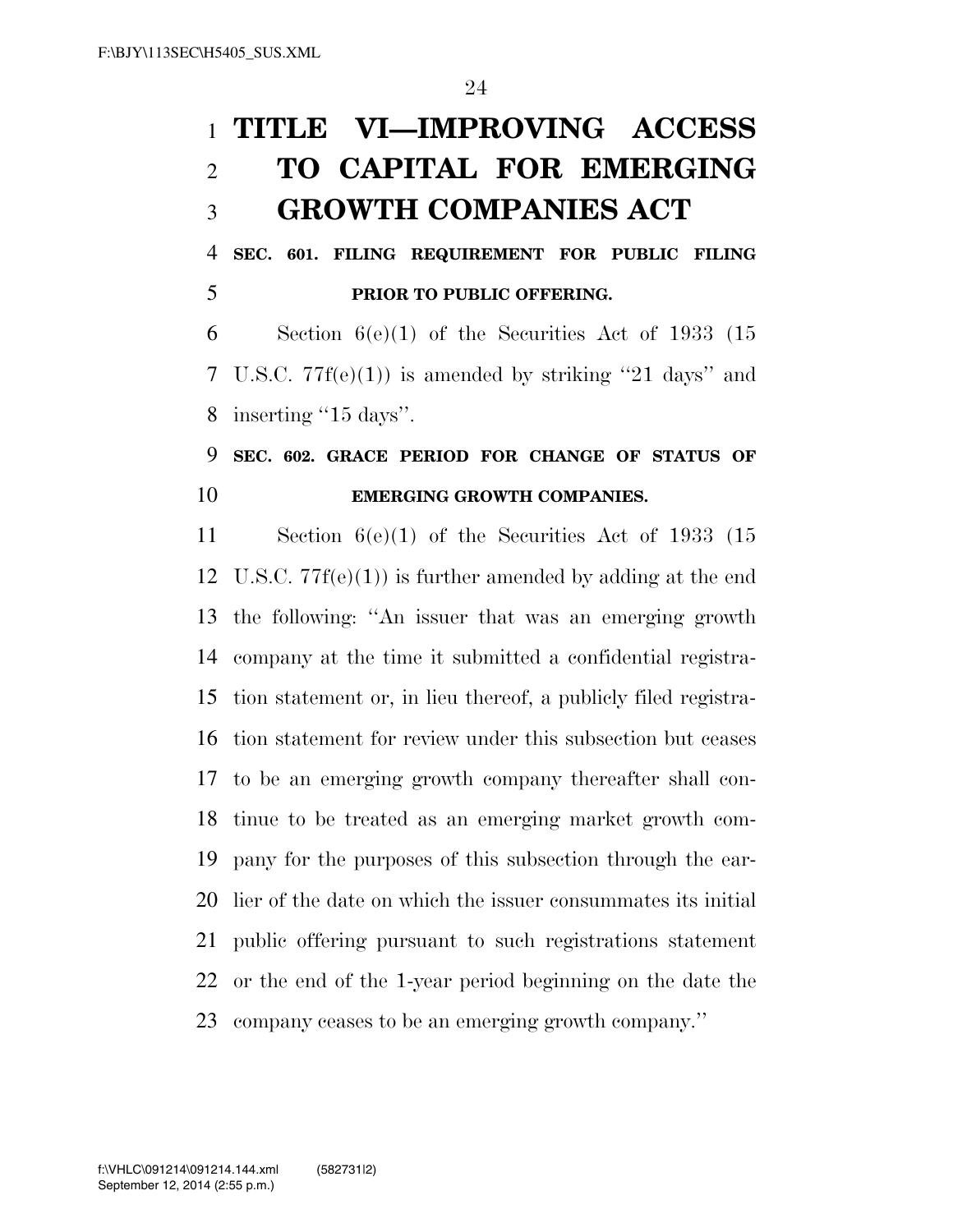**SEC. 603. SIMPLIFIED DISCLOSURE REQUIREMENTS FOR EMERGING GROWTH COMPANIES.** 

 Section 102 of the Jumpstart Our Business Startups Act (Public Law 112–106) is amended by adding at the end the following:

 ''(d) SIMPLIFIED DISCLOSURE REQUIREMENTS.— With respect to an emerging growth company (as such term is defined under section 2 of the Securities Act of 1933):

 $\frac{10}{10}$  Requirement to include notice on FORM S–1.—Not later than 30 days after the date of enactment of this subsection, the Securities and Exchange Commission shall revise its general in- structions on Form S–1 to indicate that a registra- tion statement filed (or submitted for confidential review) by an issuer prior to an initial public offer- ing may omit financial information for historical pe- riods otherwise required by regulation S–X (17 C.F.R. 210.1–01 et seq.) as of the time of filing (or confidential submission) of such registration state-ment, provided that—

 $\langle (A)$  the omitted financial information re- lates to a historical period that the issuer rea- sonably believes will not be required to be in- cluded in the Form S–1 at the time of the con-templated offering; and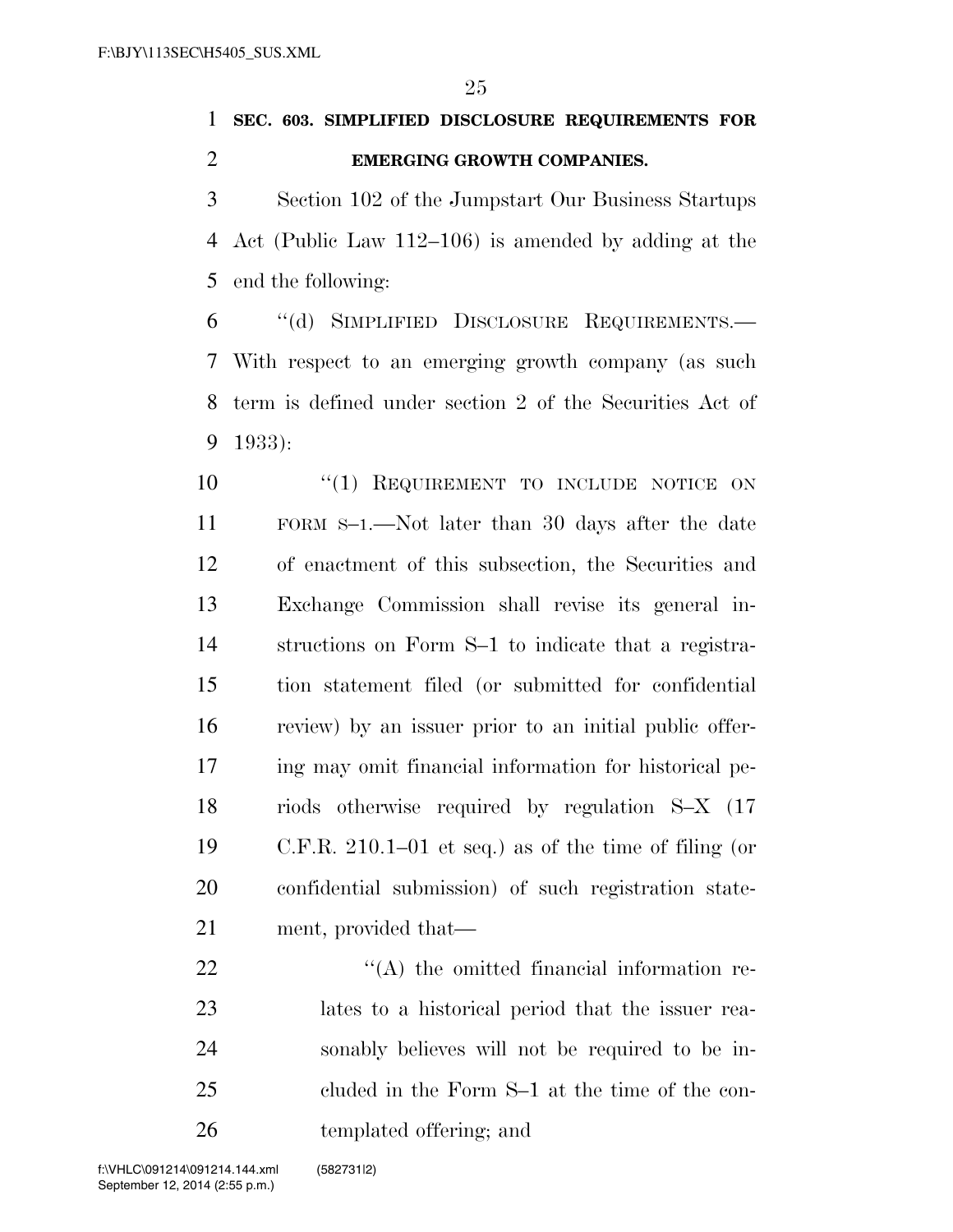| $\mathbf{1}$   | $\lq\lq (B)$ prior to the issuer distributing a pre-  |
|----------------|-------------------------------------------------------|
| $\overline{2}$ | liminary prospectus to investors, such registra-      |
| 3              | tion statement is amended to include all finan-       |
| 4              | cial information required by such regulation S-       |
| 5              | X at the date of such amendment.                      |
| 6              | "(2) RELIANCE BY ISSUERS.—Effective 30 days           |
| 7              | after the date of enactment of this subsection, an    |
| 8              | issuer filing a registration statement (or submitting |
| 9              | the statement for confidential review) on Form S-     |
| 10             | 1 may omit financial information for historical peri- |
| 11             | ods otherwise required by regulation S-X (17 C.F.R.   |
| 12             | $210.1-01$ et seq.) as of the time of filing (or con- |
| 13             | fidential submission) of such registration statement, |
| 14             | provided that—                                        |
| 15             | $\lq\lq$ the omitted financial information re-        |
| 16             | lates to a historical period that the issuer rea-     |
| 17             | sonably believes will not be required to be in-       |
| 18             | cluded in the Form S-1 at the time of the con-        |
| 19             | templated offering; and                               |
| 20             | "(B) prior to the issuer distributing a pre-          |
| 21             | liminary prospectus to investors, such registra-      |
| 22             | tion statement is amended to include all finan-       |
| 23             | cial information required by such regulation S-       |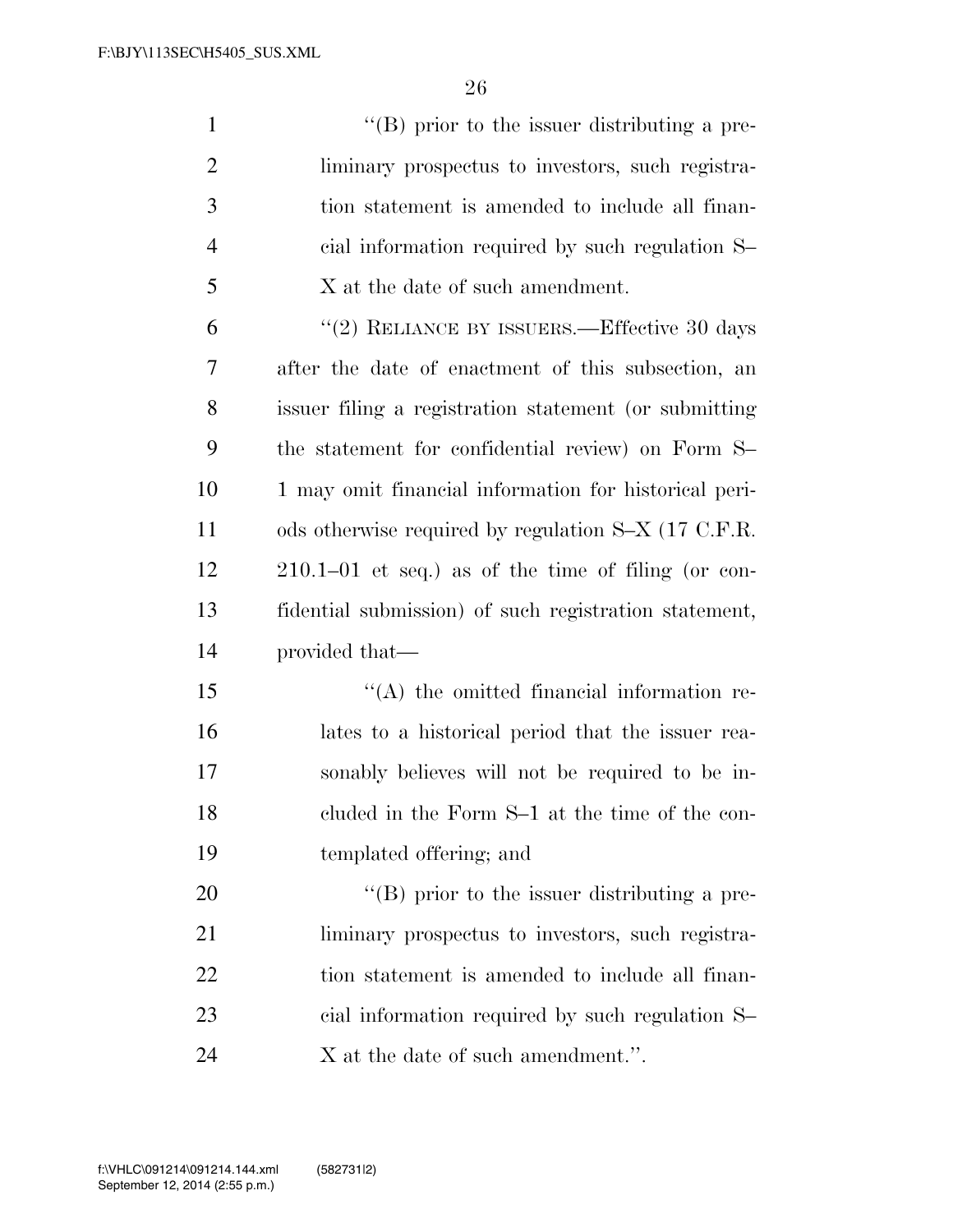# **TITLE VII—SMALL COMPANY DISCLOSURE SIMPLIFICA-TION ACT**

 **SEC. 701. EXEMPTION FROM XBRL REQUIREMENTS FOR EMERGING GROWTH COMPANIES AND OTHER SMALLER COMPANIES.** 

 (a) EXEMPTION FOR EMERGING GROWTH COMPA- NIES.—Emerging growth companies are exempted from the requirements to use Extensible Business Reporting Language (XBRL) for financial statements and other periodic reporting required to be filed with the Commis- sion under the securities laws. Such companies may elect to use XBRL for such reporting.

 (b) EXEMPTION FOR OTHER SMALLER COMPA- NIES.—Issuers with total annual gross revenues of less than \$250,000,000 are exempt from the requirements to use XBRL for financial statements and other periodic re- porting required to be filed with the Commission under the securities laws. Such issuers may elect to use XBRL for such reporting. An exemption under this subsection shall continue in effect until—

- (1) the date that is five years after the date of enactment of this Act; or
- (2) the date that is two years after a deter-mination by the Commission, by order after con-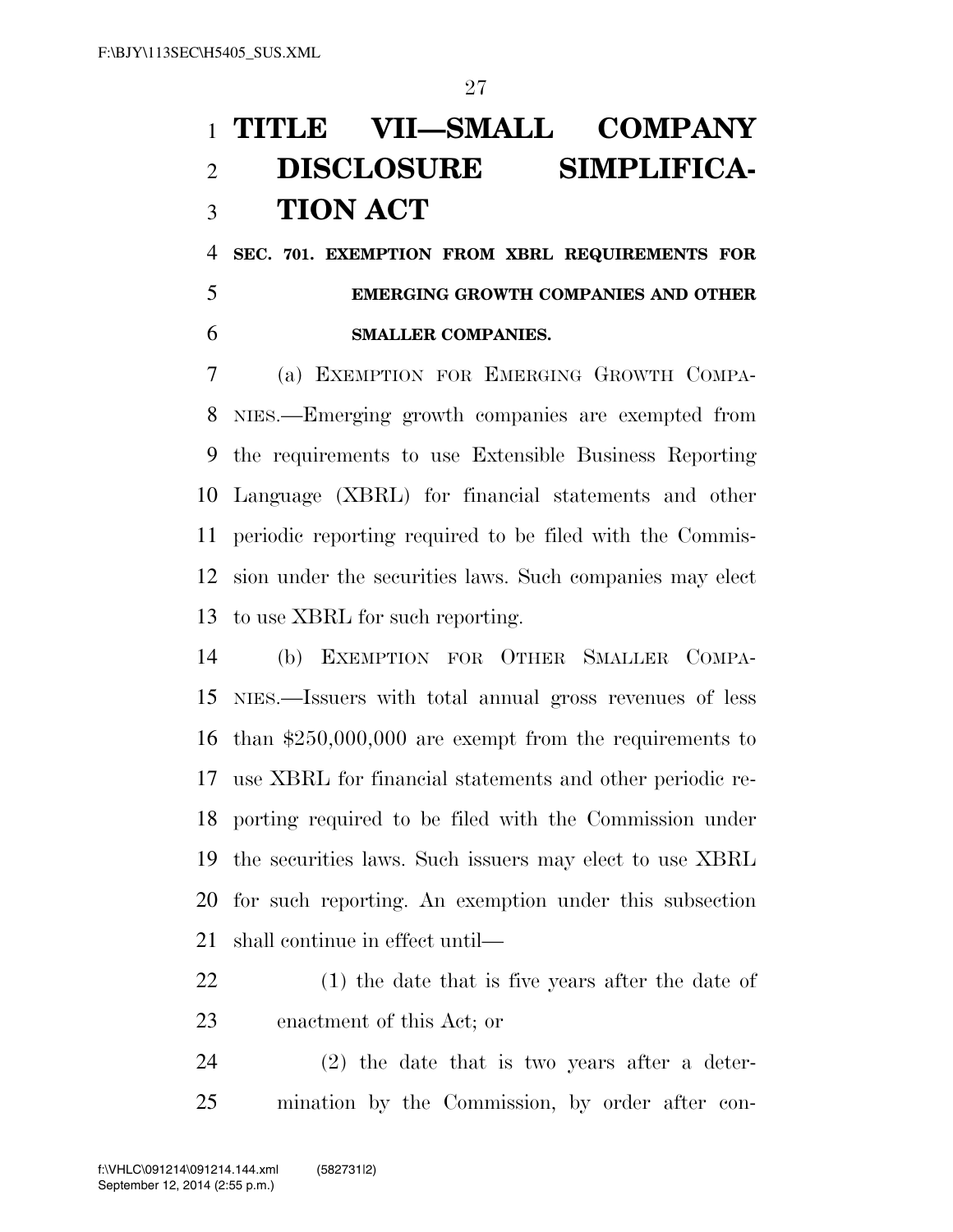ducting the analysis required by section 702, that the benefits of such requirements to such issuers outweigh the costs, but no earlier than three years after enactment of this Act.

 (c) MODIFICATIONS TO REGULATIONS.—Not later than 60 days after the date of enactment of this Act, the Commission shall revise its regulations under parts 229, 230, 232, 239, 240, and 249 of title 17, Code of Federal Regulations, to reflect the exemptions set forth in sub-sections (a) and (b).

## **SEC. 702. ANALYSIS BY THE SEC.**

 The Commission shall conduct an analysis of the costs and benefits to issuers described in section 701(b) of the requirements to use XBRL for financial statements and other periodic reporting required to be filed with the Commission under the securities laws. Such analysis shall include an assessment of—

 (1) how such costs and benefits may differ from the costs and benefits identified by the Commission in the order relating to interactive data to improve financial reporting (dated January 30, 2009; 74 Fed. Reg. 6776) because of the size of such issuers; (2) the effects on efficiency, competition, capital formation, and financing and on analyst coverage of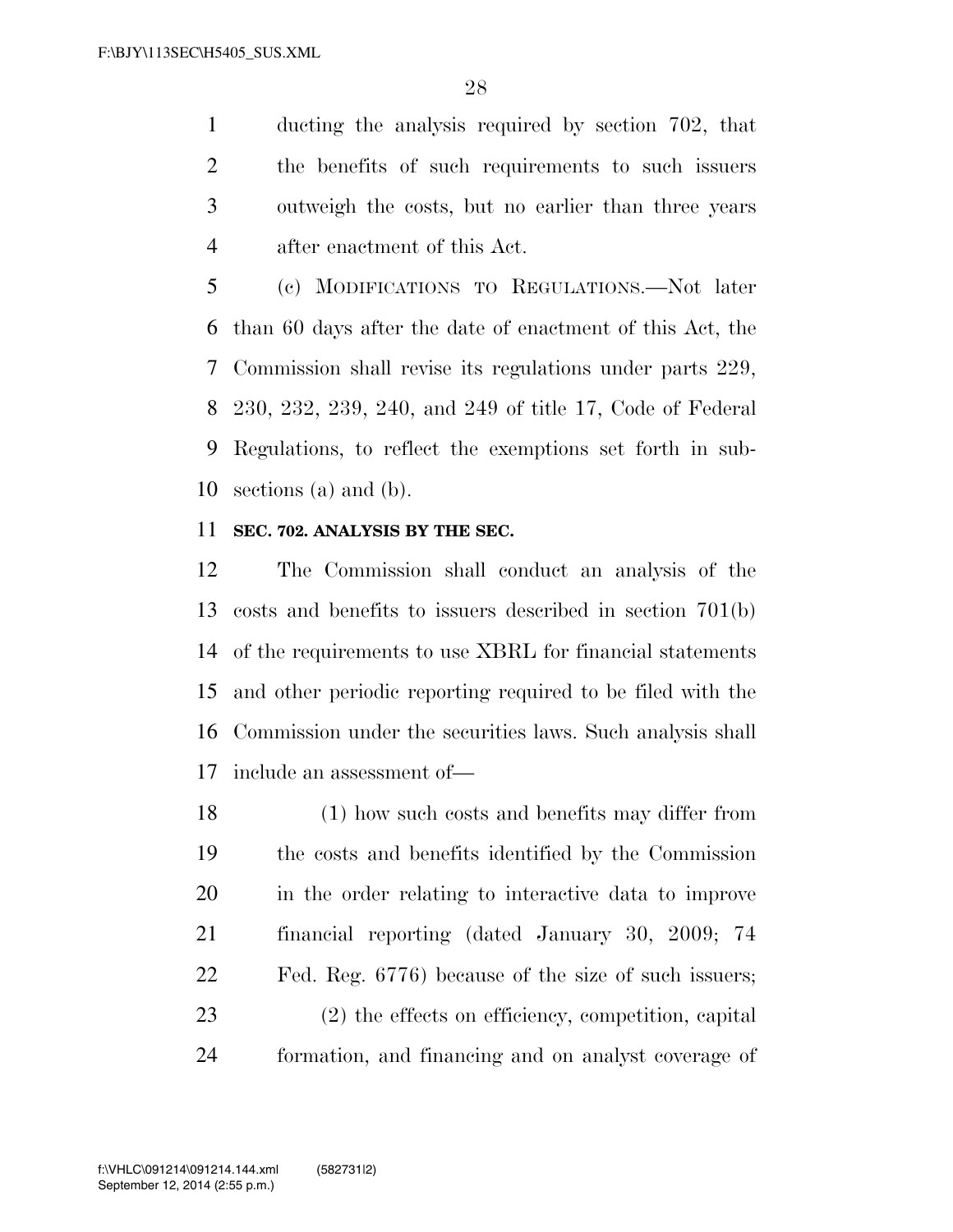| $\mathbf{1}$   | such issuers (including any such effects resulting        |
|----------------|-----------------------------------------------------------|
| $\overline{2}$ | from use of XBRL by investors);                           |
| 3              | $(3)$ the costs to such issuers of —                      |
| $\overline{4}$ | (A) submitting data to the Commission in                  |
| 5              | XBRL;                                                     |
| 6              | (B) posting data on the website of the                    |
| $\overline{7}$ | issuer in XBRL;                                           |
| 8              | (C) software necessary to prepare, submit,                |
| 9              | or post data in XBRL; and                                 |
| 10             | (D) any additional consulting services or                 |
| 11             | filing agent services;                                    |
| 12             | (4) the benefits to the Commission in terms of            |
| 13             | improved ability to monitor securities markets, as-       |
| 14             | sess the potential outcomes of regulatory alter-          |
| 15             | natives, and enhance investor participation in cor-       |
| 16             | porate governance and promote capital formation;          |
| 17             | and                                                       |
| 18             | (5) the effectiveness of standards in the United          |
| 19             | States for interactive filing data relative to the        |
| 20             | standards of international counterparts.                  |
| 21             | SEC. 703. REPORT TO CONGRESS.                             |
| 22             | Not later than one year after the date of enactment       |
| 23             | of this Act, the Commission shall provide the Committee   |
| 24             | on Financial Services of the House of Representatives and |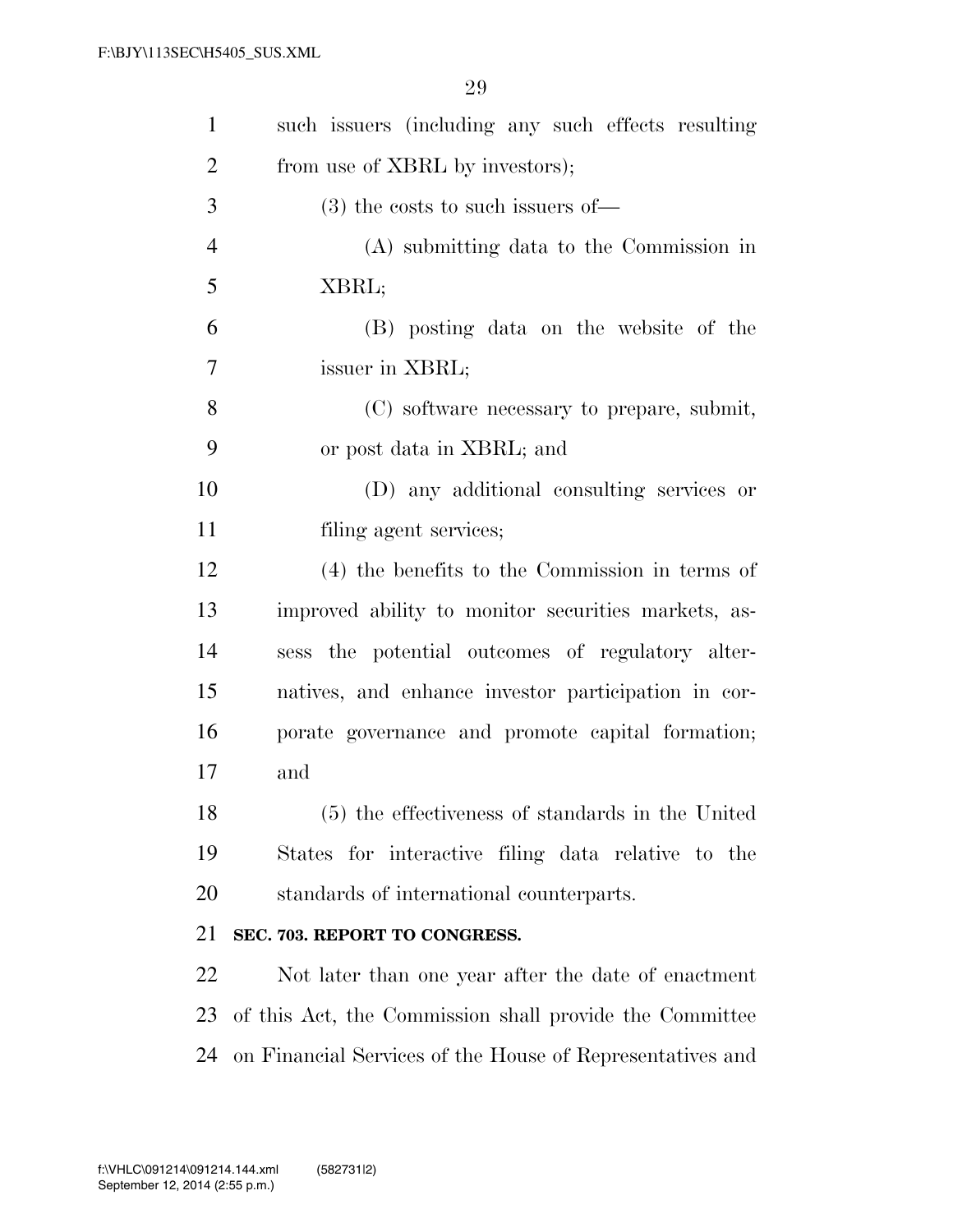the Committee on Banking, Housing, and Urban Affairs of the Senate a report regarding—

 (1) the progress in implementing XBRL report-ing within the Commission;

 (2) the use of XBRL data by Commission offi-cials;

(3) the use of XBRL data by investors;

 (4) the results of the analysis required by sec-tion 702; and

 (5) any additional information the Commission considers relevant for increasing transparency, de- creasing costs, and increasing efficiency of regu-latory filings with the Commission.

### **SEC. 704. DEFINITIONS.**

 As used in this title, the terms ''Commission'', ''emerging growth company'', ''issuer'', and ''securities laws'' have the meanings given such terms in section 3 of the Securities Exchange Act of 1934 (15 U.S.C. 78c).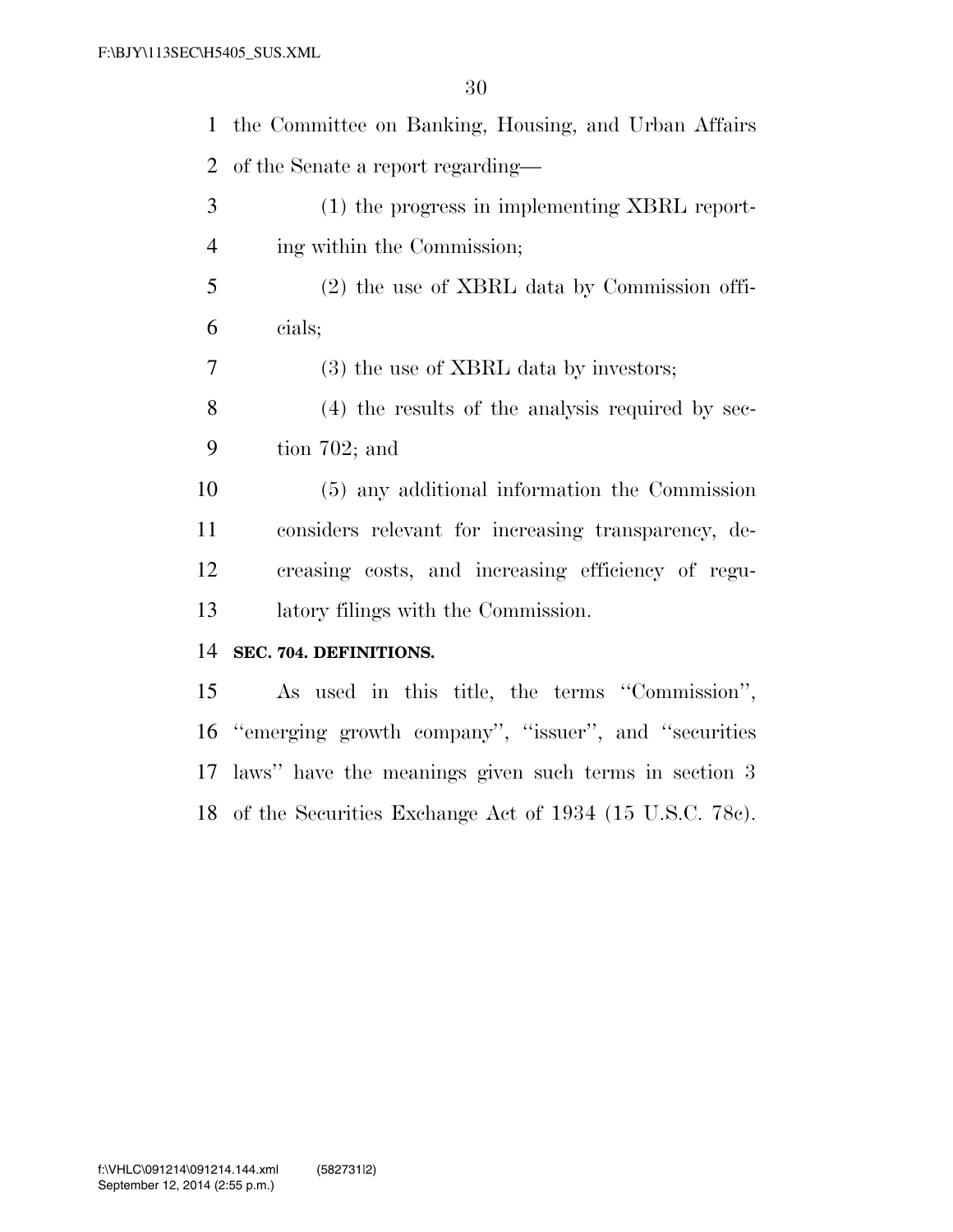# **TITLE VIII—RESTORING PROVEN FINANCING FOR AMERICAN EMPLOYERS ACT**

 **SEC. 801. RULES OF CONSTRUCTION RELATING TO COLLATERALIZED LOAN OBLIGATIONS.** 

 Section 13(g) of the Bank Holding Company Act of 7 1956 (12 U.S.C. 1851 $(g)$ ) is amended by adding at the end the following new paragraphs:

9 "(4) COLLATERALIZED LOAN OBLIGATIONS.— 10 "(A) INAPPLICABILITY TO CERTAIN COLLATERALIZED LOAN OBLIGATIONS.—Noth-12 ing in this section shall be construed to require the divestiture, prior to July 21, 2017, of any debt securities of collateralized loan obligations, if such debt securities were issued before Janu-ary 31, 2014.

17 "(B) OWNERSHIP INTEREST WITH RE- SPECT TO COLLATERALIZED LOAN OBLIGA- TIONS.—A banking entity shall not be consid- ered to have an ownership interest in a collateralized loan obligation because it ac- quires, has acquired, or retains a debt security in such collateralized loan obligation if the debt security has no indicia of ownership other than the right of the banking entity to participate in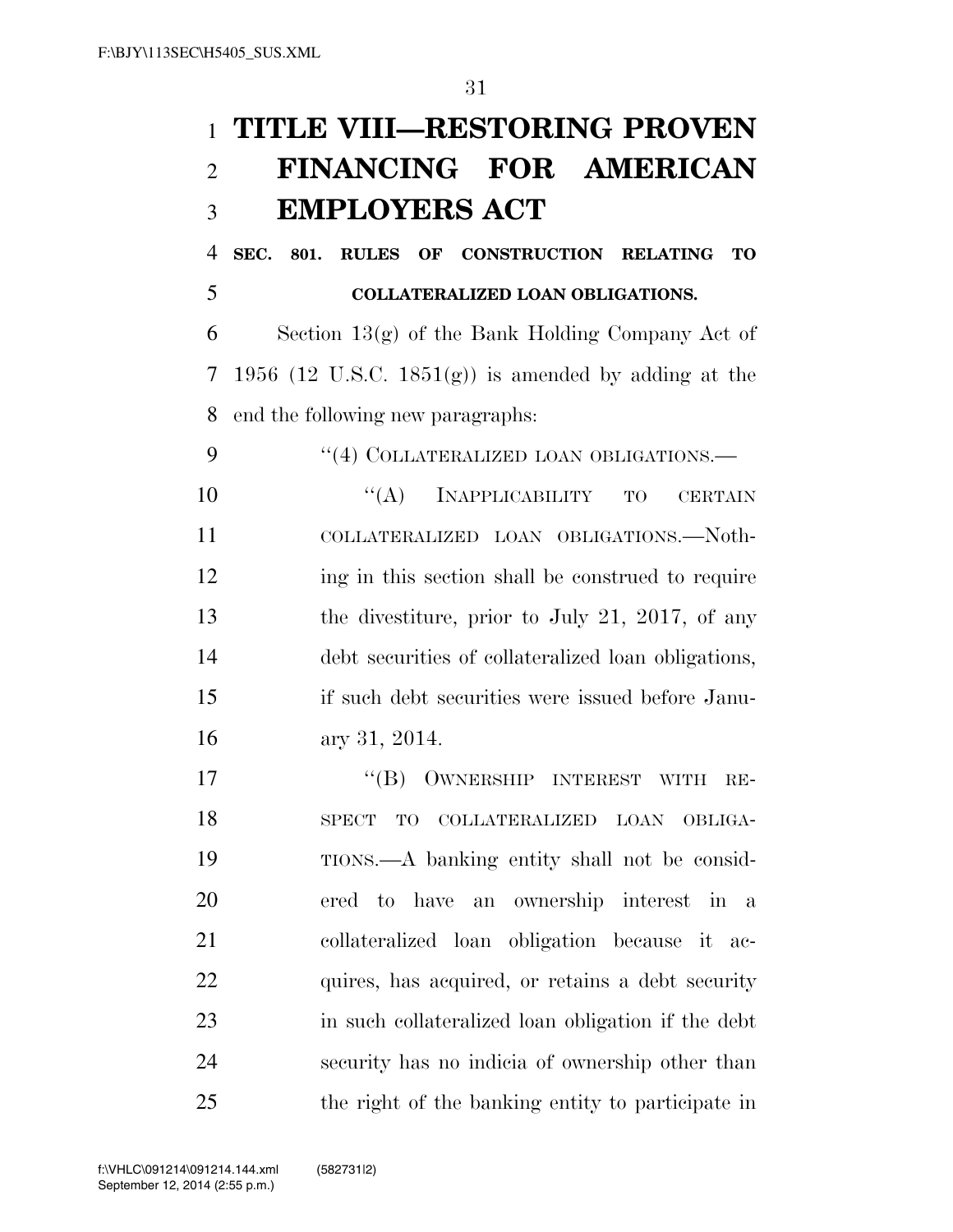| $\mathbf{1}$   | the removal for cause, or in the selection of a |
|----------------|-------------------------------------------------|
| $\overline{2}$ | replacement after removal for cause or resigna- |
| 3              | tion, of an investment manager or investment    |
| $\overline{4}$ | adviser of the collateralized loan obligation.  |
| 5              | "(C) DEFINITIONS.—For purposes of this          |
| 6              | paragraph:                                      |
| 7              | "(i) COLLATERALIZED LOAN OBLIGA-                |
| 8              | TION.—The term 'collateralized loan obli-       |
| 9              | gation' means any issuing entity of an          |
| 10             | asset-backed security, as defined in section    |
| 11             | $3(a)(77)$ of the Securities Exchange Act of    |
| 12             | 1934 (15 U.S.C. 78 $c(a)(77)$ ), that is com-   |
| 13             | prised primarily of commercial loans.           |
| 14             | "(ii) REMOVAL FOR CAUSE.- An in-                |
| 15             | vestment manager or investment adviser          |
| 16             | shall be deemed to be removed 'for cause'       |
| 17             | if the investment manager or investment         |
| 18             | adviser is removed as a result of—              |
| 19             | $\lq\lq$ (I) a breach of a material term        |
| 20             | of the applicable management or advi-           |
| 21             | sory agreement or the agreement gov-            |
| 22             | erning the collateralized loan obliga-          |
| 23             | tion;                                           |
| 24             | $\lq\lq$ (II) the inability of the invest-      |
| 25             | ment manager or investment adviser              |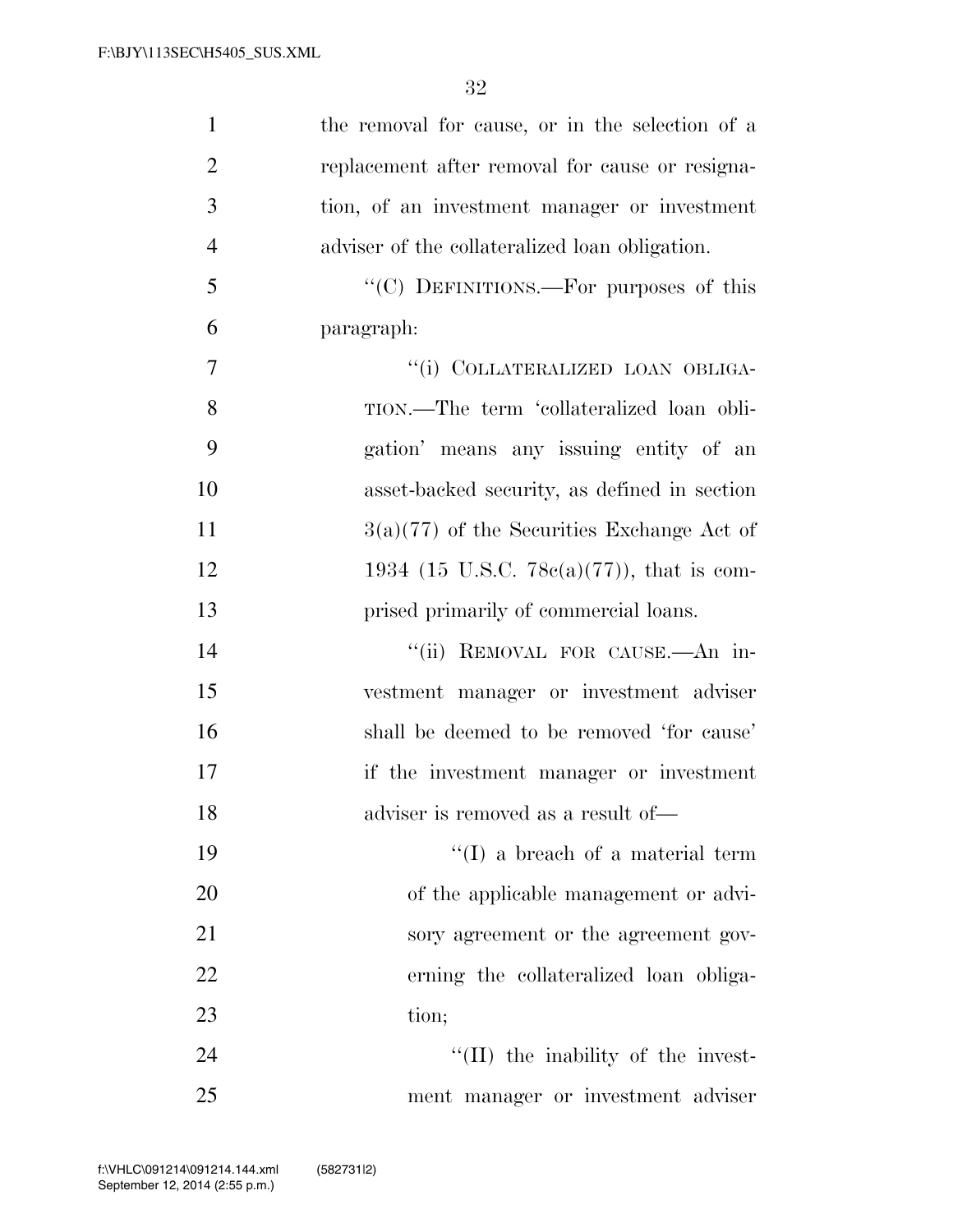to continue to perform its obligations 2 under any such agreement;

 $\frac{1}{(III)}$  any other action or inac- tion by the investment manager or in- vestment adviser that has or could reasonably be expected to have a ma- terially adverse effect on the collateralized loan obligation, if the in- vestment manager or investment ad- viser fails to cure or take reasonable steps to cure such effect within a rea-sonable time; or

 $\frac{1}{2}$  The comparable event or cir- cumstance that threatens, or could reasonably be expected to threaten, the interests of holders of the debt se-curities.''.

## **TITLE IX—SBIC ADVISERS RELIEF ACT**

 **SEC. 901. ADVISERS OF SBICS AND VENTURE CAPITAL FUNDS.** 

 Section 203(l) of the Investment Advisers Act of 1940 (15 U.S.C. 80b–3(l)) is amended—

 (1) by striking ''No investment adviser'' and in-serting the following: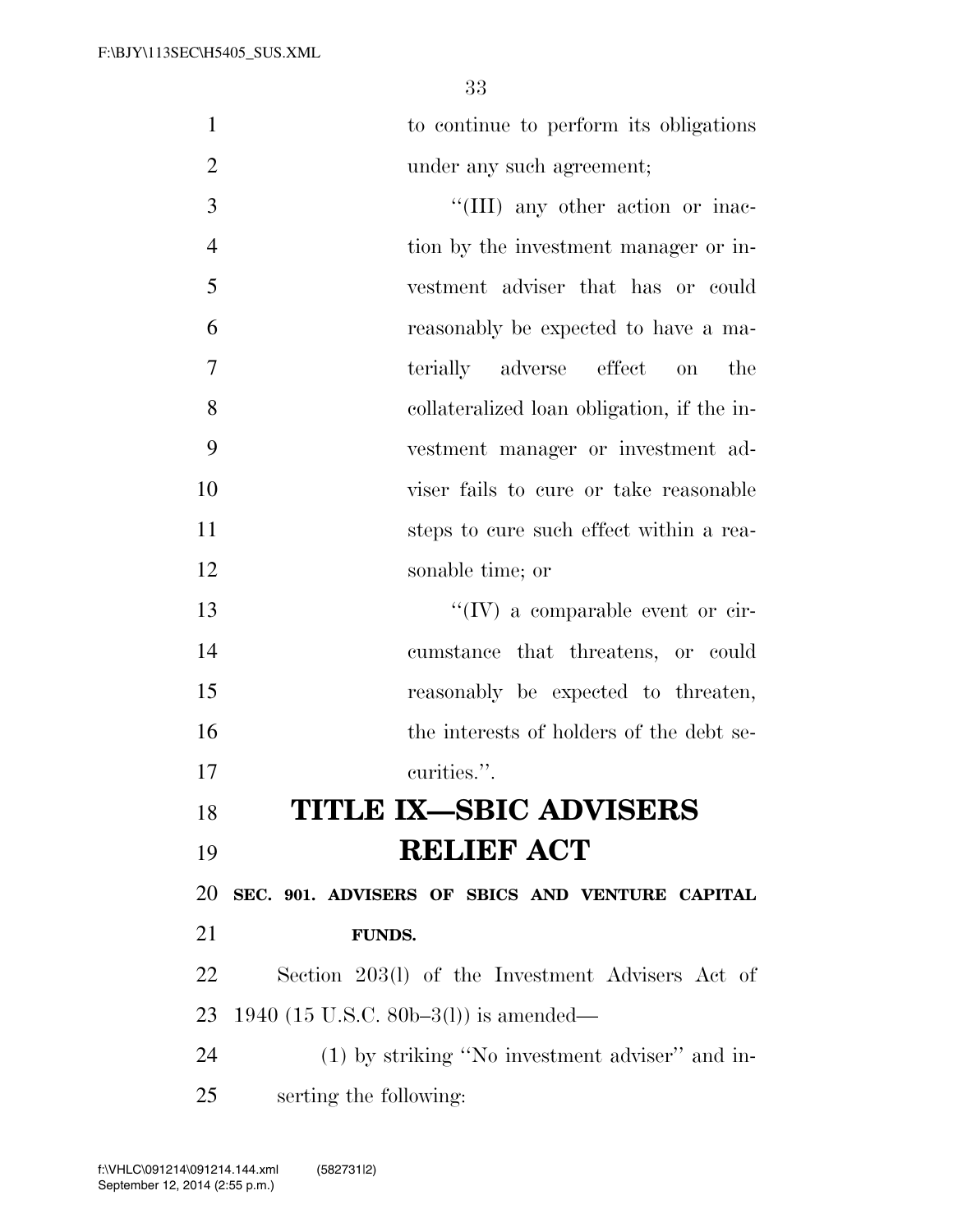|                | 34                                                           |
|----------------|--------------------------------------------------------------|
| $\mathbf{1}$   | "(1) IN GENERAL.—No investment adviser";                     |
| $\overline{2}$ | and                                                          |
| 3              | $(2)$ by adding at the end the following:                    |
| $\overline{4}$ | "(2) ADVISERS OF SBICS.—For purposes of this                 |
| 5              | subsection, a venture capital fund includes an entity        |
| 6              | described in subparagraph $(A)$ , $(B)$ , or $(C)$ of sub-   |
| 7              | section $(b)(7)$ (other than an entity that has elected      |
| 8              | to be regulated or is regulated as a business develop-       |
| 9              | ment company pursuant to section 54 of the Invest-           |
| 10             | ment Company Act of 1940).".                                 |
| 11             | SEC. 902. ADVISERS OF SBICS AND PRIVATE FUNDS.               |
| 12             | Section 203(m) of the Investment Advisers Act of             |
| 13             | 1940 (15 U.S.C. 80b–3(m)) is amended by adding at the        |
| 14             | end the following:                                           |
| 15             | "(3) ADVISERS OF SBICS.—For purposes of this                 |
| 16             | subsection, the assets under management of a pri-            |
| 17             | vate fund that is an entity described in subpara-            |
| 18             | graph $(A)$ , $(B)$ , or $(C)$ of subsection $(b)(7)$ (other |
| 19             | than an entity that has elected to be regulated or is        |
| 20             | regulated as a business development company pursu-           |
| 21             | ant to section 54 of the Investment Company Act of           |
| 22             | 1940) shall be excluded from the limit set forth in          |
| 23             | paragraph $(1)$ .".                                          |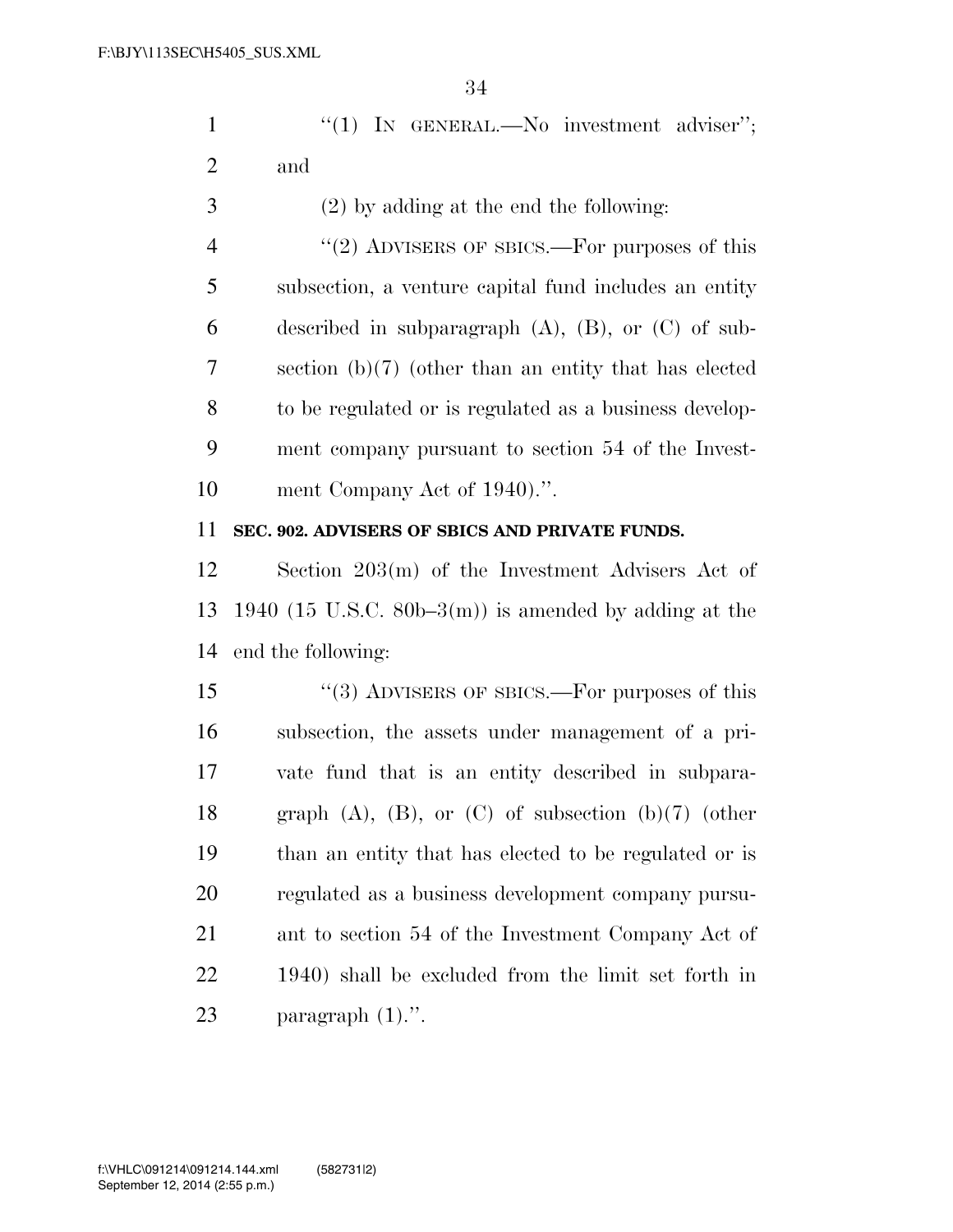| $\mathbf{1}$   | SEC. 903. RELATIONSHIP TO STATE LAW.                       |
|----------------|------------------------------------------------------------|
| $\overline{2}$ | Section $203A(b)(1)$ of the Investment Advisers Act        |
| 3              | of 1940 (15 U.S.C. 80b-3a(b)(1)) is amended—               |
| $\overline{4}$ | (1) in subparagraph (A), by striking "or" at               |
| 5              | the end;                                                   |
| 6              | $(2)$ in subparagraph $(B)$ , by striking the period       |
| 7              | at the end and inserting "; or"; and                       |
| 8              | $(3)$ by adding at the end the following:                  |
| 9              | $\lq\lq$ (C) that is not registered under section          |
| 10             | 203 because that person is exempt from reg-                |
| 11             | istration as provided in subsection $(b)(7)$ of            |
| 12             | such section, or is a supervised person of such            |
| 13             | person.".                                                  |
| 14             | <b>X-DISCLOSURE</b><br>MOD-<br><b>TITLE</b>                |
| 15             | <b>ERNIZATION</b><br>SIM-<br><b>AND</b>                    |
| 16             | <b>PLIFICATION ACT</b>                                     |
| 17             | SEC. 1001. SUMMARY PAGE FOR FORM 10-K.                     |
| 18             | Not later than the end of the 180-day period begin-        |
| 19             | ning on the date of the enactment of this Act, the Securi- |

 ties and Exchange Commission shall issue regulations to permit issuers to submit a summary page on form 10– K (17 C.F.R. 249.310), but only if each item on such summary page includes a cross-reference (by electronic link or otherwise) to the material contained in form 10– K to which such item relates.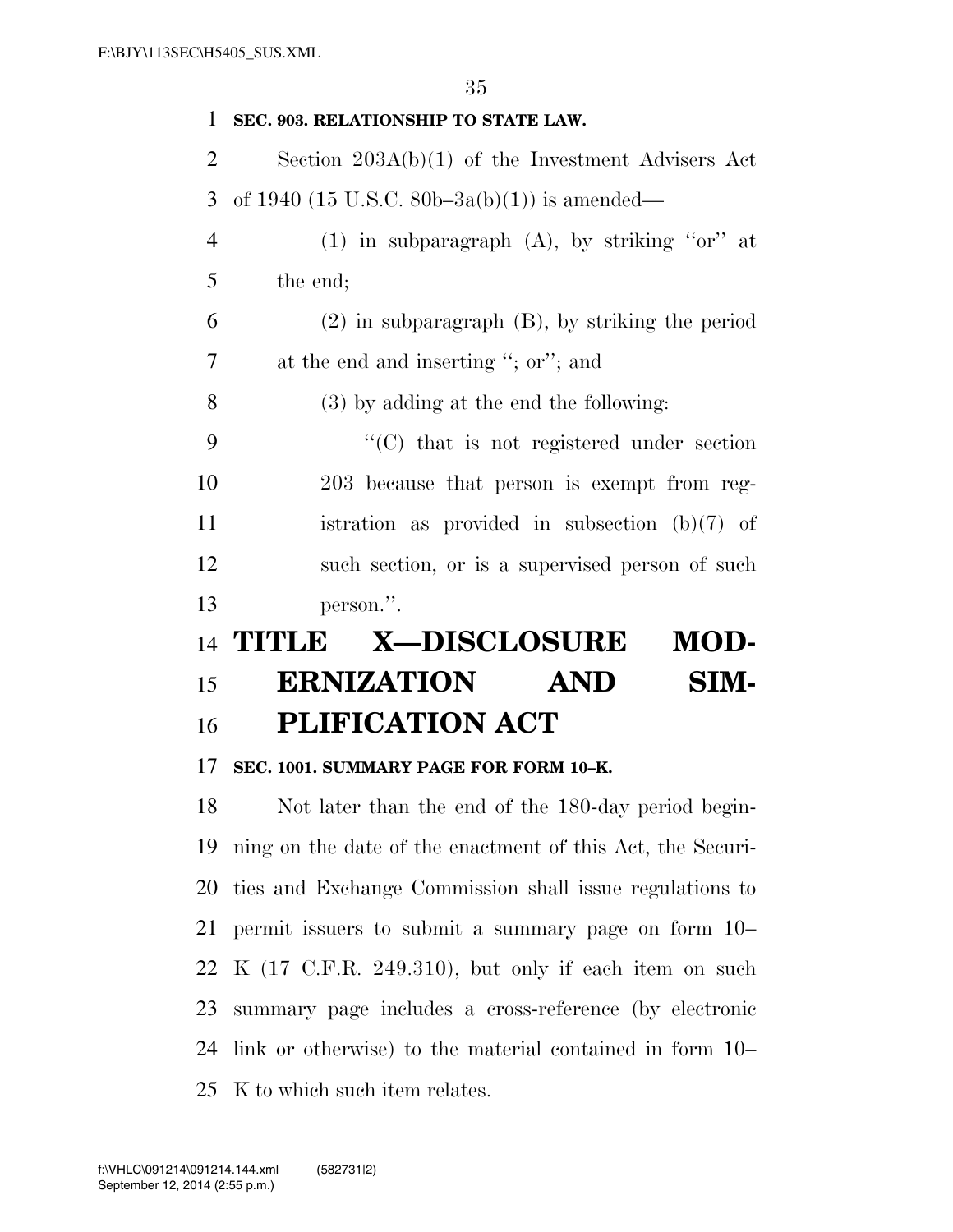## **SEC. 1002. IMPROVEMENT OF REGULATION S–K.**

 Not later than the end of the 180-day period begin- ning on the date of the enactment of this Act, the Securi- ties and Exchange Commission shall take all such actions 5 to revise regulation S–K  $(17 \text{ C.F.R. } 229.10 \text{ et seq.})$ —

 (1) to further scale or eliminate requirements of regulation S–K, in order to reduce the burden on emerging growth companies, accelerated filers, smaller reporting companies, and other smaller issuers, while still providing all material information to investors;

 (2) to eliminate provisions of regulation S–K, required for all issuers, that are duplicative, overlap-ping, outdated, or unnecessary; and

 (3) for which the Commission determines that no further study under section 1003 is necessary to determine the efficacy of such revisions to regulation S–K.

 **SEC. 1003. STUDY ON MODERNIZATION AND SIMPLIFICA-TION OF REGULATION S–K.** 

 (a) STUDY.—The Securities and Exchange Commis- sion shall carry out a study of the requirements contained in regulation S–K (17 C.F.R. 229.10 et seq.). Such study shall—

 (1) determine how best to modernize and sim- plify such requirements in a manner that reduces f:\VHLC\091214\091214.144.xml (582731|2)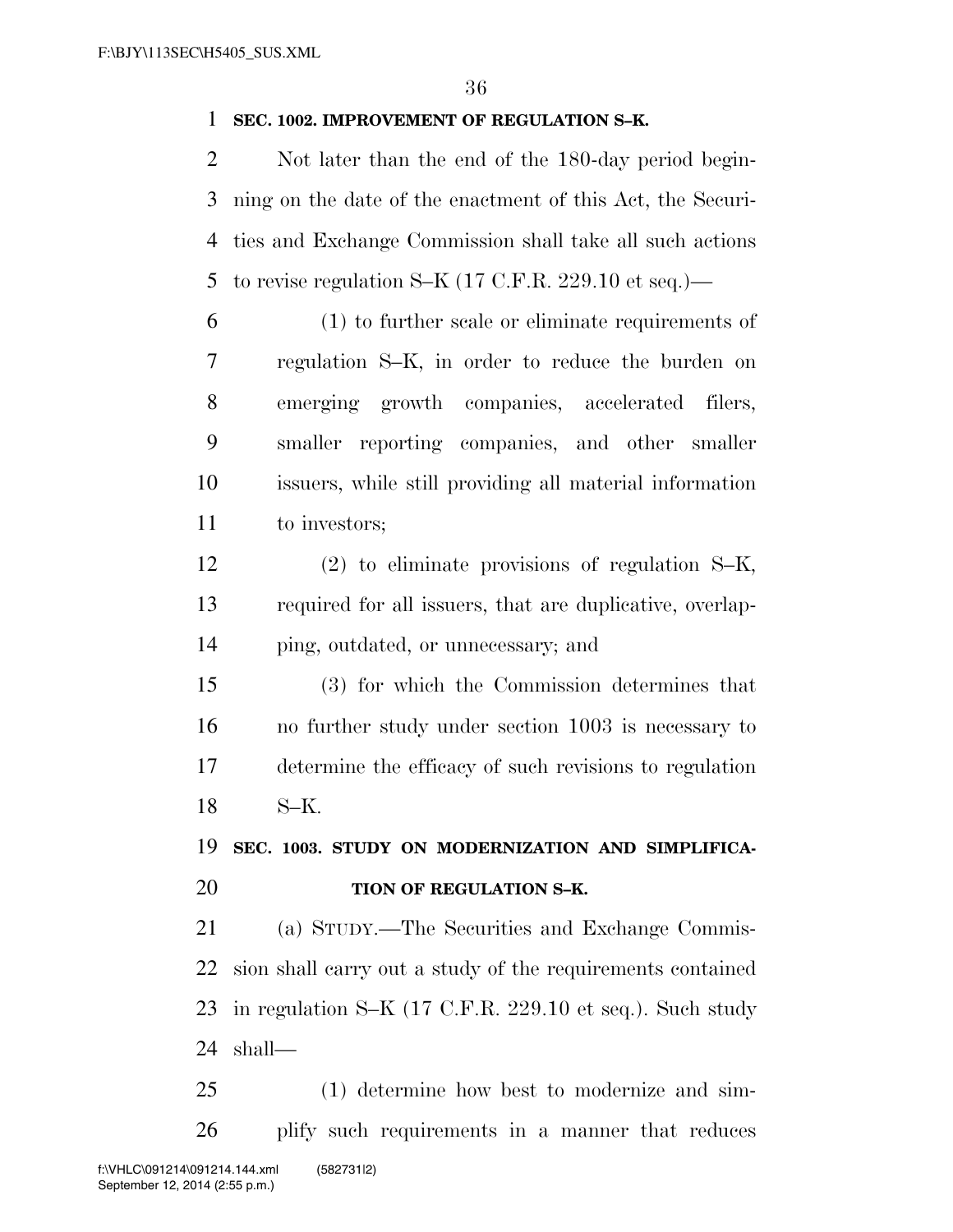- the costs and burdens on issuers while still providing all material information;
- (2) emphasize a company by company approach that allows relevant and material information to be disseminated to investors without boilerplate lan- guage or static requirements while preserving com- pleteness and comparability of information across registrants; and
- (3) evaluate methods of information delivery and presentation and explore methods for discour- aging repetition and the disclosure of immaterial in-formation.
- (b) CONSULTATION.—In conducting the study re- quired under subsection (a), the Commission shall consult with the Investor Advisory Committee and the Advisory Committee on Small and Emerging Companies.
- (c) REPORT.—Not later than the end of the 360-day period beginning on the date of enactment of this Act, the Commission shall issue a report to the Congress con-taining—
- (1) all findings and determinations made in car-22 rying out the study required under subsection (a);
- (2) specific and detailed recommendations on modernizing and simplifying the requirements in regulation S–K in a manner that reduces the costs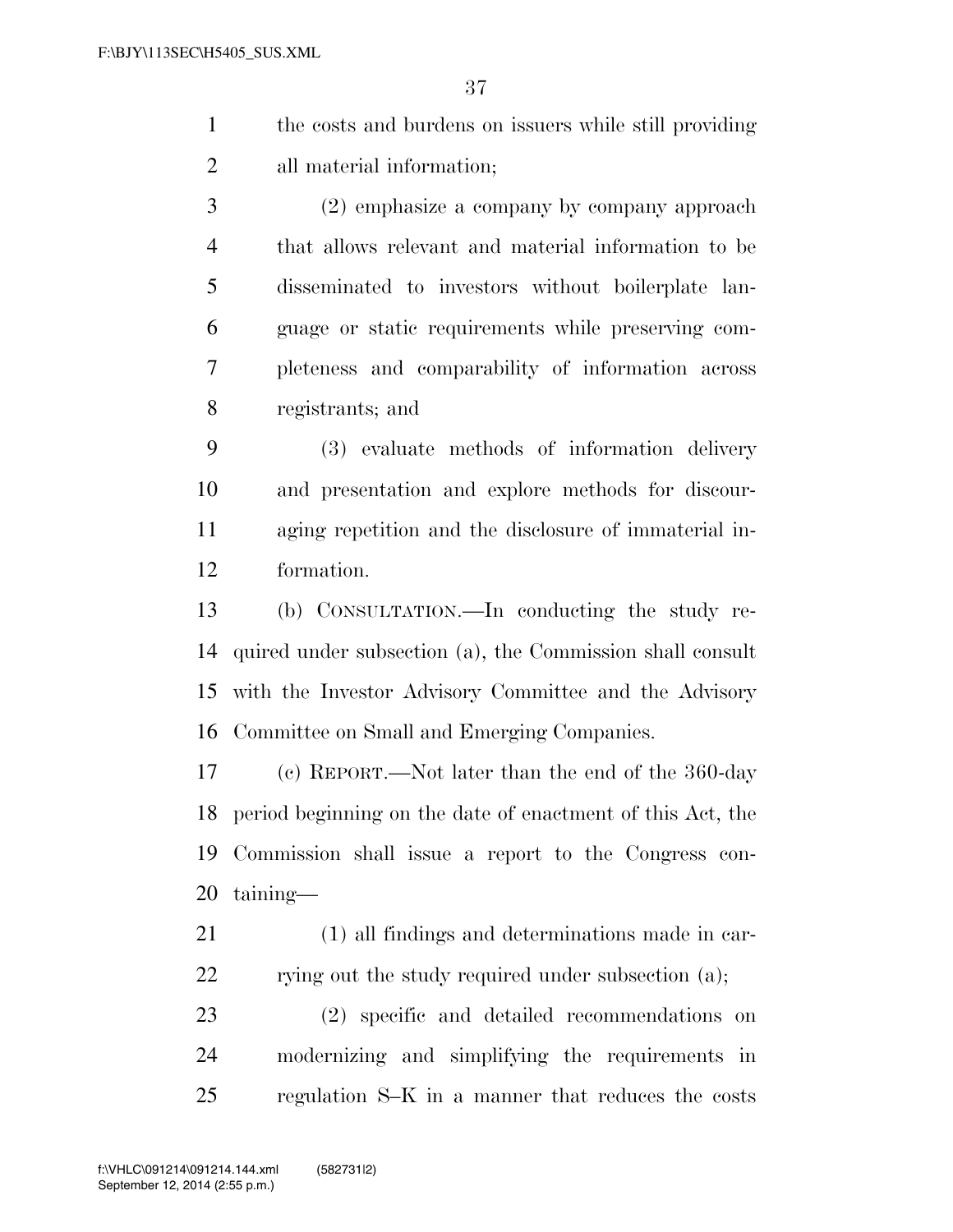- and burdens on companies while still providing all material information; and
- (3) specific and detailed recommendations on ways to improve the readability and navigability of disclosure documents and to discourage repetition and the disclosure of immaterial information.

 (d) RULEMAKING.—Not later than the end of the 360-day period beginning on the date that the report is issued to the Congress under subsection (c), the Commis- sion shall issue a proposed rule to implement the rec-ommendations of the report issued under subsection (c).

 (e) RULE OF CONSTRUCTION.—Revisions made to regulation S–K by the Commission under section 1002 shall not be construed as satisfying the rulemaking re-quirements under this section.

## **TITLE XI—ENCOURAGING**

## **EMPLOYEE OWNERSHIP ACT**

**SEC. 1101. INCREASED THRESHOLD FOR DISCLOSURES RE-**

**LATING TO COMPENSATORY BENEFIT PLANS.** 

 Not later than 60 days after the date of the enact- ment of this Act, the Securities and Exchange Commission shall revise section 230.701(e) of title 17, Code of Federal Regulations, so as to increase from \$5,000,000 to \$10,000,000 the aggregate sales price or amount of secu-rities sold during any consecutive 12-month period in ex-